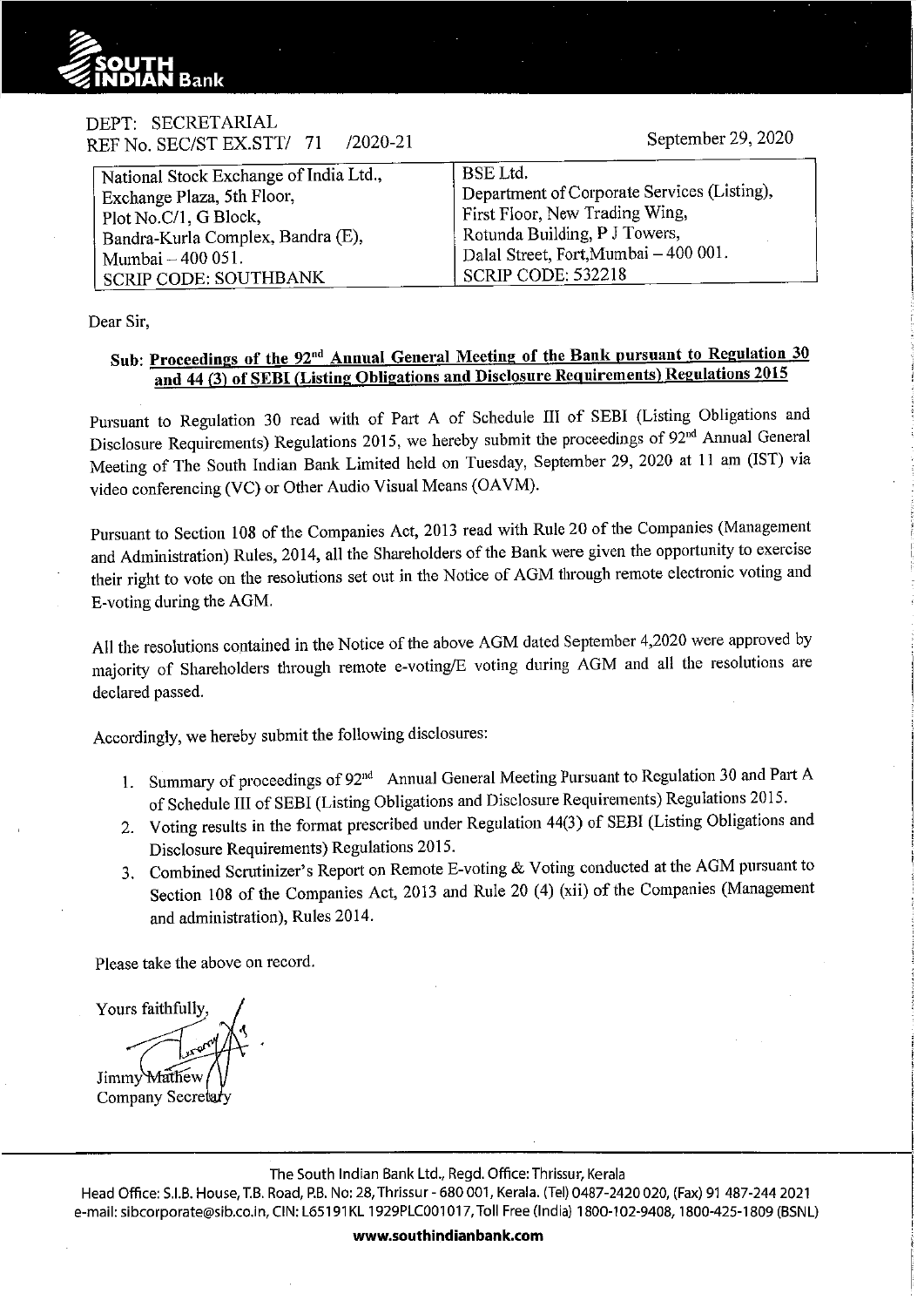1



# **SUMMARY OF PROCEEDINGS OF THE 92<sup>nd</sup> ANNUAL GENERAL MEETING OF THE SHAREHOLDERS OF THE SOUTH INDIAN BANK LIMITED, THRISSUR, HELD ON TUESDAY, THE 29™ DAY OF SEPTEMBER 2020, AT 11.00 A.M. THROUGH VIDEO CONFERENCING (VC).**

The 92"d Annual General Meeting ('AGM') of the Bank was held on Tuesday, September 29,2020 at 11.00 a.m. IST through Video Conferencing (VC). The meeting was held in compliance with the General Circular numbers 20/2020, 14/2020, 17/2020 issued by the Ministry of Corporate Affairs (MCA) and Circular number SEBI/HO/CFD/CMDI/CIR/P/2020/79 issued by the Securities and Exchange Board of India (SEBI) and as per the applicable provisions of the Companies Act, 2013 and the Rules made thereunder.

The Company Secretary, Mr. Jimmy Mathew, informed the members that the facility for joining the meeting through video conference or other audio-visual means is made available for the members. The Register of Directors and Key Managerial Personnel, the Register of Contracts or Arrangements, has been made available electronically for inspection by the members during the AGM.

Sri. Salim Gangadharan, Non-Executive Chairman of the Bank, chaired the meeting and joined the meeting through VC from Trivandrum. The Chairman welcomed the Members, Directors, Statutory Central Auditors, Secretarial Auditors, Share Transfer Agent of the Banlc and other officers to the  $92<sup>nd</sup>$  AGM of the Bank. Thereafter, the Chairman called upon the names of other Directors who had joined the meeting through VC from various locations to introduce themselves. The following directors were present in the meeting:

The AGM was attended by the following 9 out of 9 Directors on the Board of the Bank.

- 1. Sri. Salim Gangadharan, Non-Executive Chairman and chairman of Management Committee and Capital Plarming and Infusion Committee through VC from Trivandrum.
- 2. Sri. V.G. Mathew, Managing Director & CEO and Chairman of Special Committee of Board form Monitoring and Follow up of Frauds through VC from Head Office, Thrissur.
- 3. Sri. Francis Alapatt, Non-Executive Independent Director through VC from Ernakulam.
- 4. Smt. Ranjana S. Salgaocar, Non-Executive Independent Director and Chairperson of Customer Service Committee through VC from Goa.
- 5. Sri. Parayil George John Tharakan, Non-Executive Independent Director and Chairman of CSR committee through VC from Ernakulam.
- 6. Sri. Achal Kumar Gupta,Non-Executive Director and Chairman of Risk Management Committee and NPA Review Committee through VC from Bhoppal.



The South Indian Bank Ltd., Regd. Office: Thrissur, Kerala

Head Office: 5.1.8. House, T.B. Road, P.B. No: 28, Thrissur- 680 001, Kerala. (Tel) 0487-2420 020, (Fax) 91 487-244 2021 e-mail: sibcorporate@sib.co.in, CIN: L65191KL 1929PLC001017, Toll Free (India) 1800-102-9408, 1800-425-1809 (BSNL)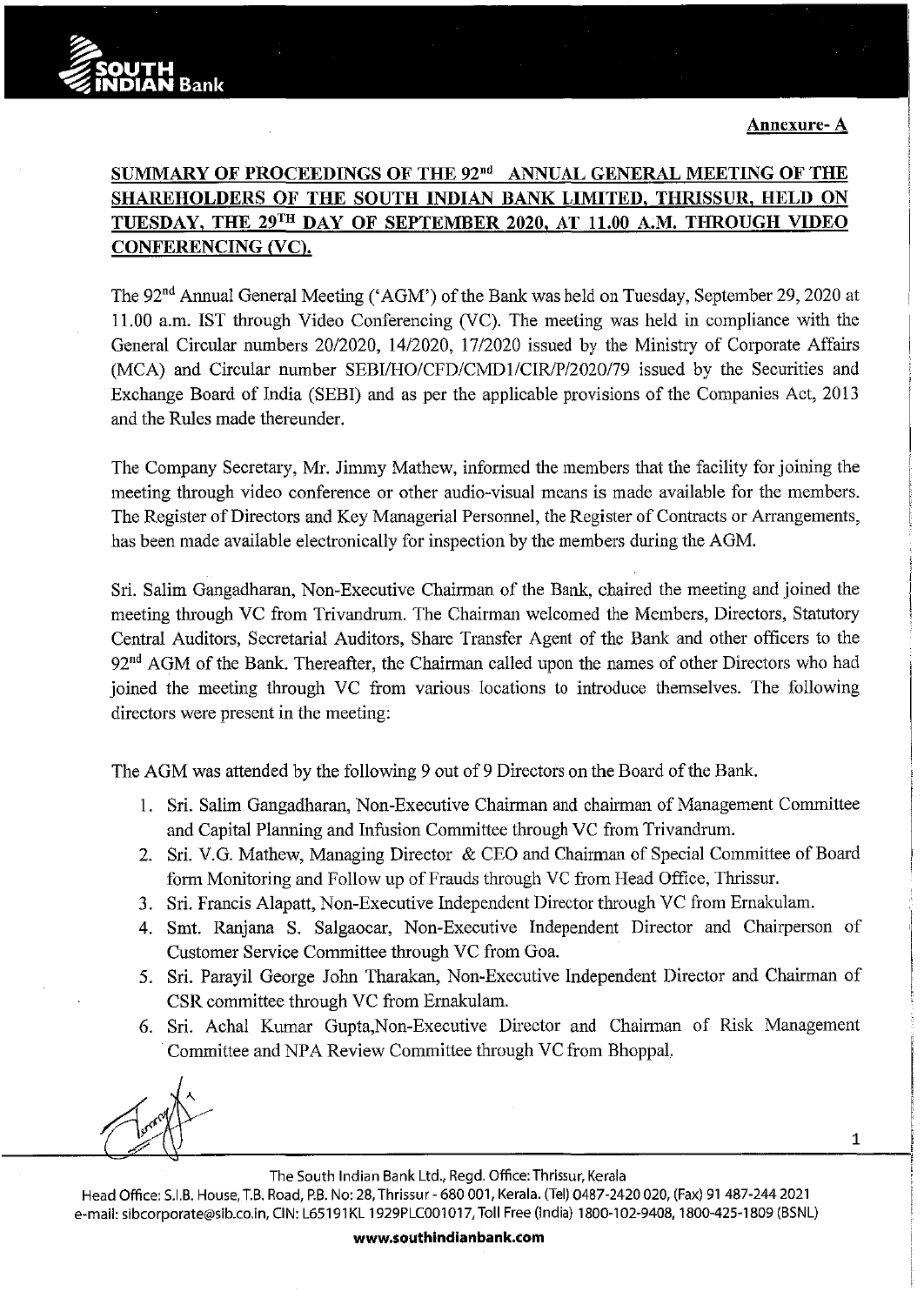

- 7. Sri. V J Kurian, Non-Executive Independent Director and Chairman of Stakeholders' Relationship Committee and Nomination & Remuneration Committee through VC from from Ernakulam
- 8. Sri. M George Korah, Non-Executive Independent Director and Chairman of Audit Committee through VC from Ernakulam
- 9. Sri. Pradeep M Godbole, Non-Executive Director and Chairman of IT strategy committee through VC from Mumbai

The Chairmen of Audit committee, Nomination and Remuneration committee and Stakeholders' Relationship Committee were present at the meeting. The representatives of Statutory Auditors and Secretarial Auditors were also present for the meeting from their respective locations through VC.

Sri. Salim Gangadharan, Chairman of the Board, pursuant to Sec. 104 of the Companies Act, 2013 and Article 75 of the Bank's Articles of Association, presided over the meeting. The Company Secretary confirmed, in terms of Sec. 103 of the Companies Act, 2013 and regulation 73 of the Bank's Articles of Association, that the requisite quorum was present and the Chairman called the meeting to order.

The Register of Directors and Key Managerial Personnel, the Register of Contracts or Arrangements, has been made available electronically for inspection by the members during the AGM. As per SEBI (Employee Stock Option Scheme and Employee Stock Purchase Scheme) Guidelines, 1999, a certificate from the Statutory Auditors of the Bank was obtained and placed before the Annual General Meeting stating that the ESOS of the Bank was implemented in accordance with the said SEBI Guidelines and in accordance with the approval taken by the Bank earlier in the general meetings.

The Chairman referred to the Notice dated September 4,2020, convening the AGM, and with the consent of the Members present, the notice was taken as read. The Chairman informed to the Members that the Auditors Report and Secretarial Audit Report were unqualified. The Company Secretary then read the Auditor's Report and further confirmed that the Secretarial audit report did not have any qualifications, reservations, observations or other remarks.

The Chairman informed that the Bank had provided the facility to cast the votes electronically, on all resolutions set forth in the Notice. Members who have not cast their votes electronically and who were participating in the meeting would have an opportunity to cast their votes during the meeting and 30 minutes after the conclusion of meeting through the e-voting system provided by NSDL. The Board of Directors has appointed Mr. Vincent P D, Practicing Company Secretary, (Managing Partner SVJS & Associates, Company Secretaries) as the scrutinizer to supervise the e-voting process. The result of the voting of all resolutions would be announced by the Bank, within the regulatory timeline and would be made available in the Bank's website, websites of stock exchanges ofBSE and NSE and on the NSDL.

2

BSE and NSE and on

The South Indian Bank Ltd., Regd. Office:Thrissur, Kerala

Head Office: S.I.B. House, T.B. Road, P.B. No: 28, Thrissur- 680 001, Kerala. (Tel) 0487-2420 020, (Fax) 91 487-244 2021 e-mail: sibcorporate@sib.co.in, CIN: L65191KL 1929PLC001017, Toll Free (India) 1800-102-9408, 1800-425-1809 (BSNL)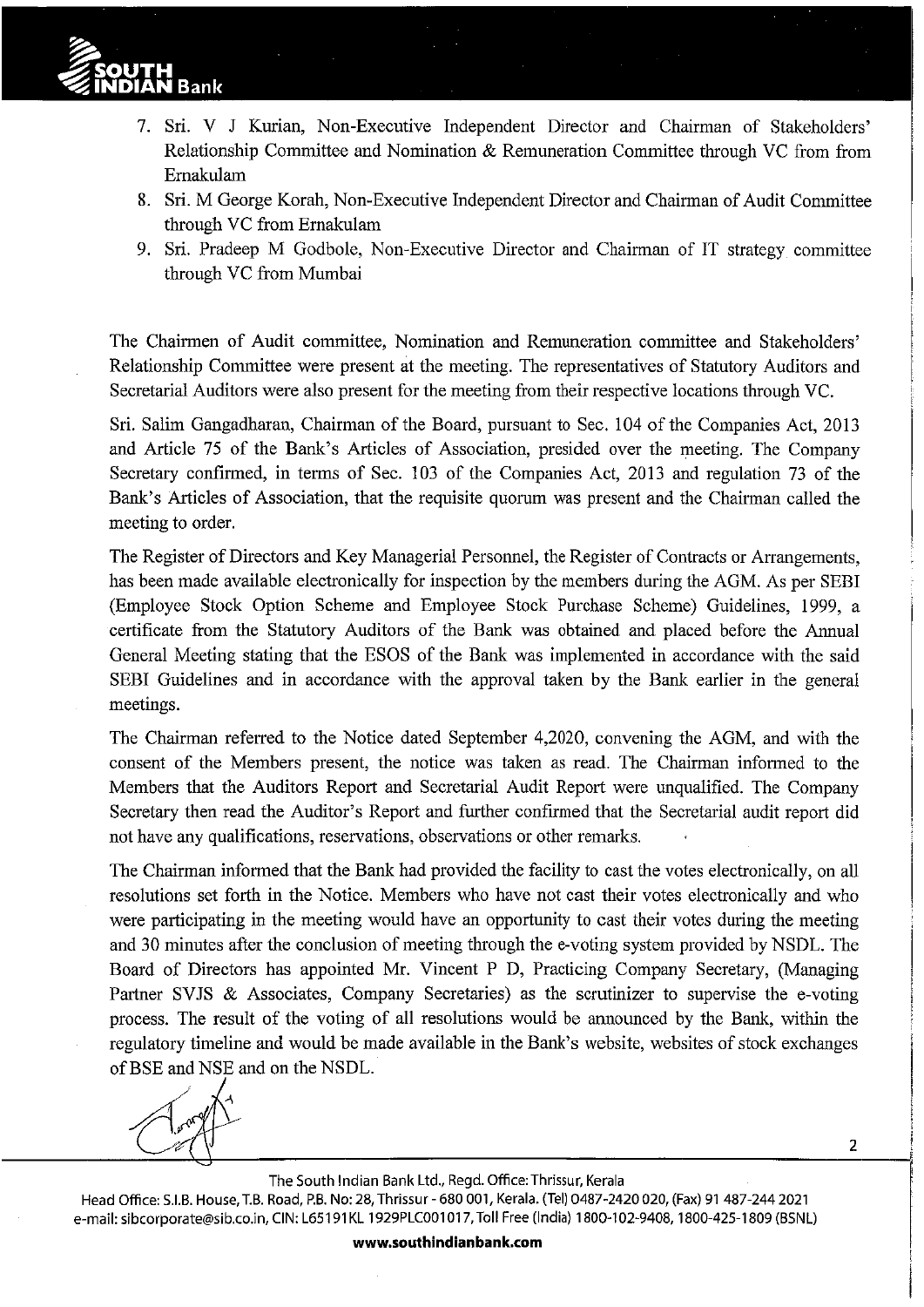

The Chairman then invited members to ask their queries. The Chairman responded to all the queries of the shareholders raised during the meeting. The Chairman informed that those members who have not exercised their voting rights through remote e-voting has provided the facility to exercise the same through venue e-voting during AGM through NSDL e-voting portal.

The Chairman informed the Members that the Board had appointed Mr. Vincent P.D, Managing Partner, SVJS and Associates Company Secretaries as the scrutinizer to scrutinize the remote evoting process and electronic voting at the AGM, in a fair and transparent manner.

The Chairman then informed that the results of the remote e-voting as well as electronic voting done at the AGM venue together with the report of scrutinizers thereon, will be displayed/disclosed to the Stock Exchanges and on the website of the Bank and these would be recorded as part of the proceedings of the AGM.

The meeting then proceeded to item-wise disposal of the agenda.

| SI.            | <b>Description</b>                                                    | Type of           |
|----------------|-----------------------------------------------------------------------|-------------------|
| N <sub>0</sub> |                                                                       | <b>Resolution</b> |
| $\mathbf{1}$   | To Adopt Financial Statements for the year ended 31st March, 2020     | Ordinary          |
| $\overline{2}$ | To appoint Mr. Paul Antony (DIN: 02239492) as Director of the Bank,   | Ordinary          |
|                | liable to retire by rotation, in place of Mr. Achal Kumar Gupta (DIN: |                   |
|                | 02192183) who retires by rotation and does not offer himself for re-  |                   |
|                | appointment                                                           |                   |
| 3              | Ratification of appointment of Statutory Central Auditors             | Ordinary          |
| $\overline{4}$ | Authorising Board to Appoint Branch Auditors                          | Ordinary          |
| $\overline{5}$ | To take on record the approval from Reserve Bank of India for re-     | Ordinary          |
|                | appointment of Mr.Salim Gangadharan (DIN: 06796232) as Non-           |                   |
|                | Executive – Part time Chairman of the Bank and to approve his         |                   |
|                | remuneration                                                          |                   |
| 6              | Appointment of Mr. Murali Ramakrishnan (DIN 01028298), as Managing    | Ordinary          |
|                | Director and Chief Executive Officer of the Bank                      |                   |
| $\overline{7}$ | Increase in Authorised capital                                        | Ordinary          |
| 8              | Raising of Tier I capital of the Bank through issuance of Securities  | Special           |
|                |                                                                       |                   |
| 9              | Raising of funds by issue of bonds/ debentures/ securities on private | Special           |
|                | placement basis.                                                      |                   |
| 10             | For increasing foreign investment limit under NRI/PIO category        | Special           |
| 11             | Amendment in Employees Stock Option Scheme                            | Special           |
| 12             | Ratification for amendment of Object clause of Memorandum of          | Special           |
|                | Association                                                           |                   |
| 13             | Amendment of Articles of Association                                  | Special           |

All the resolutions were passed with requisite majority.

بو<br>مبا

The South Indian Bank Ltd., Regd. Office:Thrissur, Kerala

3

Head Office: 5.1.6. House, T.B. Road, P.B. No: 28, Thrissur- 680 001, Kerala. (Tel) 0487-2420 020, (Fax) 91 487-244 2021 e-mail: sibcorporate@sib.co.in, CIN: L65191KL 1929PLC001017, Toll Free (India) 1800-102-9408, 1800-425-1809 (BSNL)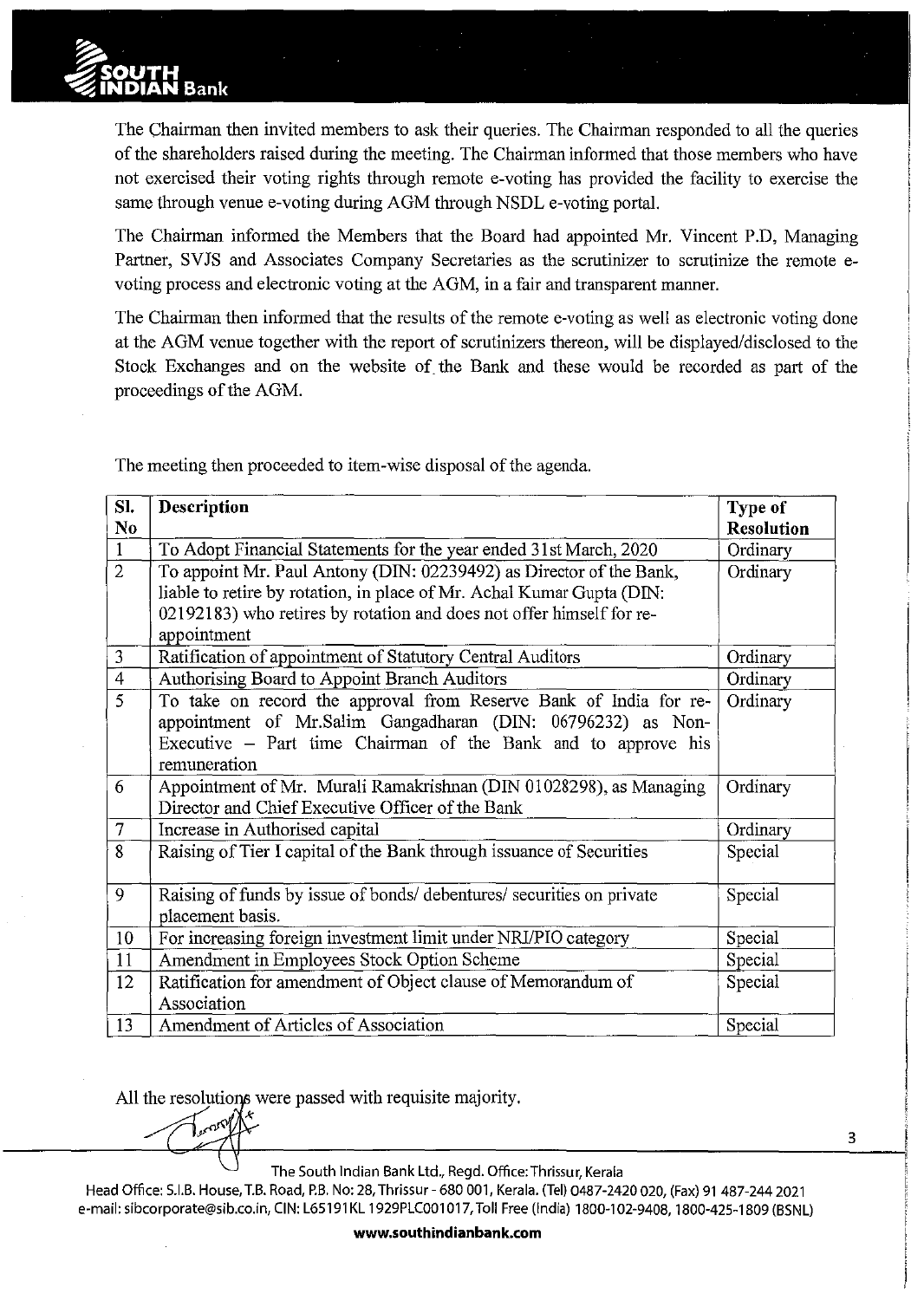

The Chairman then informed the Members that the e-voting was open for additional 30 (thirty) minutes after the conclusion of the Meeting to enable the Members to cast their vote who have not casted their vote yet.

The Chairman then informed that the results of the remote e-voting and e-voting at the AGM, together with the Report of the Scrutinizers thereon, will be disclosed to the Stock Exchanges and displayed on the website of the Bank within 48 hours.

The Chairman thanked the shareholders for attending the 92<sup>nd</sup> AGM of the Bank and declared the meeting as concluded.

215 numbers of shareholders were present in the AGM through Video Conferencing.

The Meeting concluded at 2.15 p.m. IST on September 29,2020.

For The South Indian Bank Limited

Jimmy Mathew

Company Secretary

4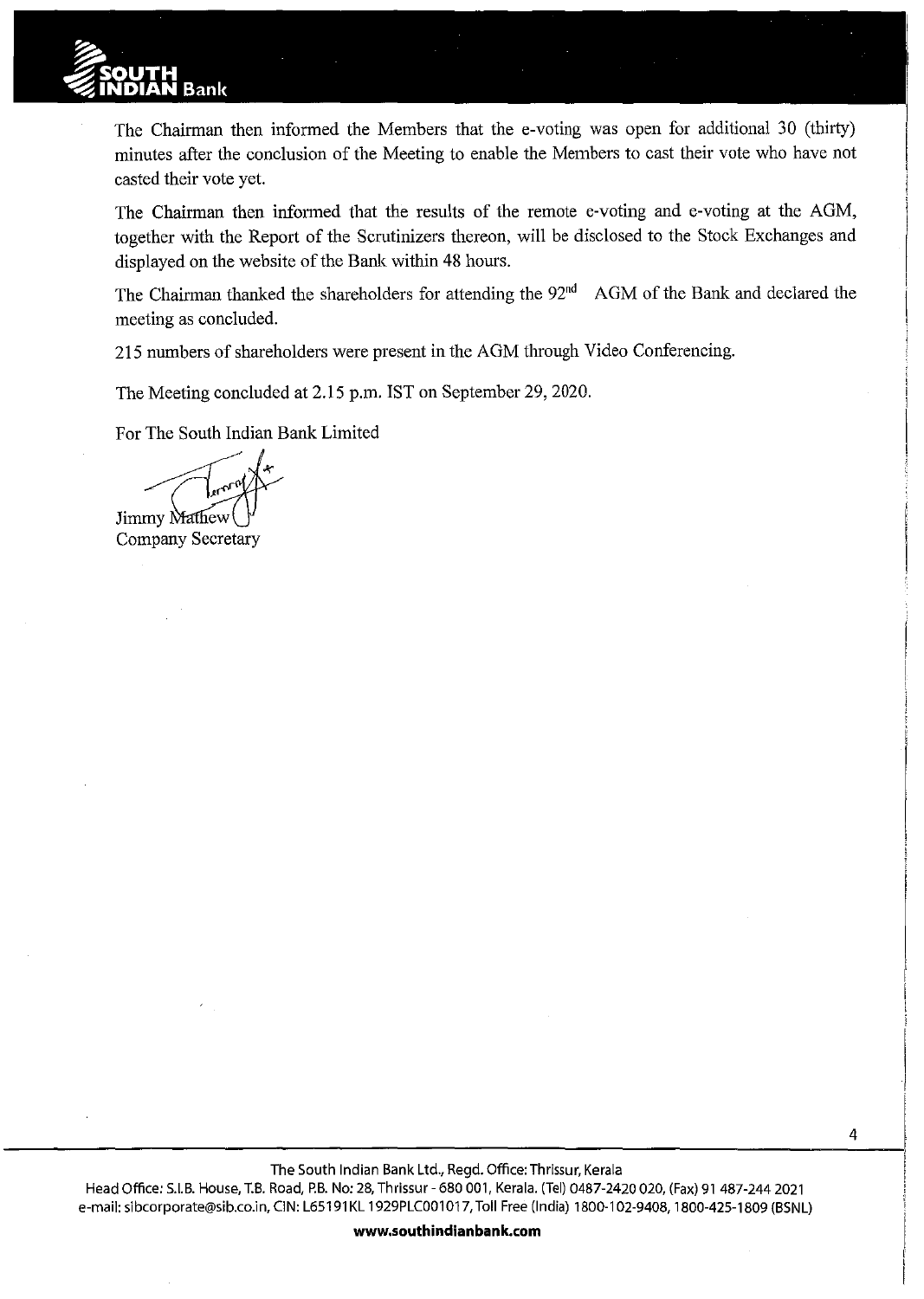5



**Disclosure of Material events under Schedule III of the SEBI (Listing Obligations and Disclosure Requirements) Regulations, 2015** 

The shareholders at the  $92<sup>nd</sup>$  Annual General meeting of The South Indian bank Limited approved the following resolutions, which constitute material events under Regulation 30 read with Schedule III of SEBI (Listing Obligations and Disclosure Requirements) Regulations, 2015

- Appointment of Mr. Paul Antony (DIN: 02239492) as Director of the Bank, liable to retire by rotation, in place of Mr. Achal Kumar Gupta (DIN: 02192183) who retires by rotation and does not offer himself for re-appointment.
- Ratification of shareholders was obtained for appointment of M/s Varma & Varma, Chartered Accountants , Kochi (Firm Registration Number 004532S), as Statutory Central Auditors of the Bank for the Financial Year 2020-21 pursuant to RBI's approval vide letter No DOS. ARG. No. PS-29/08.21.005/2020-21 dated August 26, 2020 for reappointment and this will be their Second Year.
- Ratification of shareholders was obtained for re-appointment of Mr. Salim Gangadharan (DIN: 06796232) as Non-Executive - Part time Chairman of the Bank and to approve his terms and conditions of appointment for a period of three (3) years with effect from November 2, 2019.
- Approval of shareholders was obtained for appointment and remuneration and other terms and conditions of appointment of Mr. Murali Ramakrishnan (DIN: 01028298), as Managing Director and Chief Executive Officer of the Bank for a period of three years from 1<sup>st</sup> October, 2020 till 30th September, 2023 and he shall be Whole-time Key Managerial Person of the Bank.
- Approval of shareholders was obtained for increasing the authorised capital of the Bank to Rs.350.00 crores and to amend the Clause 5 of the Memorandum of Association of the Bank accordingly, subject to the approval of Reserve Bank of India.
- Approval of shareholders was obtained for augmenting Tier I capital for raising of funds not exceeding in the aggregate Rs.750.00 Crore (Rupees Seven Hundred and Fifty Crore only) or its equivalent amount in such foreign currencies as may be necessary, with such premium as the Board may decide in one or more Tranches on such terms and conditions as it may deem fit. The Board of Directors is authorised to consider and approve proposals for issuance of Tier I in one or more tranches, with or without green shoe option, in the course of domestic and/ or international offering(s) in one or more foreign markets, by way of a rights issue to the existing members of the Bank (whether resident or non-resident), Further Public Offer (FPO), preferential issue, qualified institutions placement (QIP), private placement/ private placement in public equity or a combination thereof of equity shares of Re.1/- each (the

The South Indian Bank Ltd., Regd. Office:Thrissur, Kerala

Head Office: S.I.B. House, T.B. Road, P.B. No: 28, Thrissur- 680 001, Kerala. (Tel) 0487-2420 020, (Fax) 91 487-244 2021 e-mail: sibcorporate@sib.co.in, CIN: L65191 KL 1929PLC001 017, Toll Free (India) 1800-1 02·9408, 1800-425-1809 (BSNL)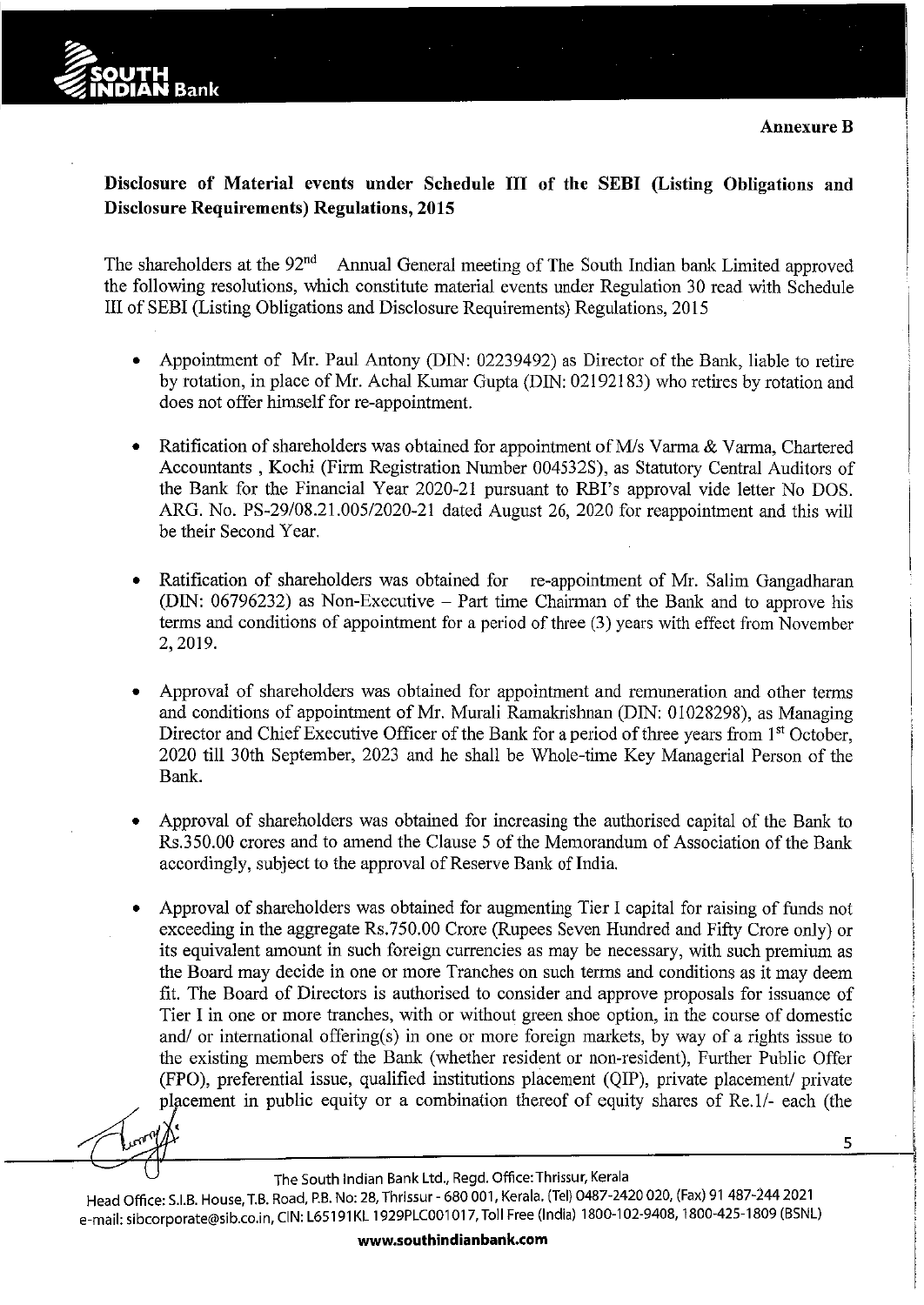

Equity Shares) or through an issuance of Global Depository Receipts (GDRs), American Depository Receipts (ADRs), Foreign Currency Convertible Bonds (FCCBs), fully convertible debentures/partly convertible debentures, and/or any other financial instruments or securities convertible into Equity Shares with or without detachable or non-detachable warrants with a right exercisable by the warrant holders to convert or subscribe to the Equity Shares or otherwise, in registered or bearer form, whether rupee denominated or denominated in foreign currency (hereinafter collectively referred to as the (Securities) or any combination of Securities, to all eligible investors, including residents and/or non-residents and/or institutions/banks and/or incorporated bodies and/or individuals and/or trustees and/or stabilizing agent or otherwise, Qualified Institutional Buyers as defined under the ICDR Regulations (QIBs), foreign investors, Foreign Institutional Investors (Fils), Foreign Portfolio Investors (FPis), Foreign Corporate Bodies (FCBs)/Companies/Mutual Funds/Pension Funds/Venture Capital Funds/Banks, to all or any other category of investors who are authorized to invest in the Securities of the Bank as per extant regulations/guidelines or any combination of the above as may be deemed appropriate by the Board in its absolute discretion and whether or not such investors are members of the Bank (collectively the (Investors), through one or more prospectus and/or letter of offer or circular or placement document, on such terms and conditions considering the prevailing market conditions and other relevant factors wherever necessary, inclusive of any premium and green shoe option attached thereto, at such price or prices, (whether at prevailing market price(s) or at permissible discount or premium to market price(s) in terms of applicable regulations) and on such terms and conditions at the Board's absolute discretion.

- Approval of shareholders was obtained for raising of funds in Indian/ foreign currency by way of issuance of debt securities including but not limited to non-convertible debentures, Bonds (including bonds forming part of Tier I/ Tier II capital in accordance with and subject to the terms and conditions specified in the Basel III Capital Regulations prescribed by RBI, long-term infrastructure bonds or such other securities as may be permitted by RBI and other regulatory authorities from time to time) up to Rs.SOO crores by the Bank, in domestic and/ or overseas market, on a private placement basis and/ or for making offers and/or invitations therefore and/or issue(s)/issuances therefore, on private placement basis, for a period of one year from the date hereof, in one or more tranches and/ or series and under one or more shelf disclosure documents and/or one or more letters of offer and on such terms and conditions for each series/tranches including the price, coupon, premium, discount, tenor etc., as deemed, as per the agreed structure and within the limits permitted by RBI and other regulatory authorities, to eligible investors, subject to SEBI (Issue and Listing of Debt Securities) Regulations, 2008, the SEBI LODR Regulations and other applicable laws, if any, subject to regulatory approvals, as may be required.
- Approval of shareholders was obtained for increasing foreign investment limit under NRl/PIO category from 10% to 24% of the paid-up share capital of the Bank within overall permissible Foreign investment limit applicable to the Bank, provided however that the shareholding of each foreign investor (NRI/PIO), on its own account and on behalf of each of

6



### The South Indian Bank Ltd., Regd. Office: Thrissur, Kerala

Head Office: S.I.B. House, T.B. Road, P.B. No: 28, Thrissur- 680 001, Kerala. (Tel) 0487-2420 020, (Fax) 91 487-244 2021 e-mail: sibcorporate@sib.co.in, CIN: L65191KL 1929PLC001017, Toll Free (India) 1800-102-9408, 1800-425-1809 (BSNL)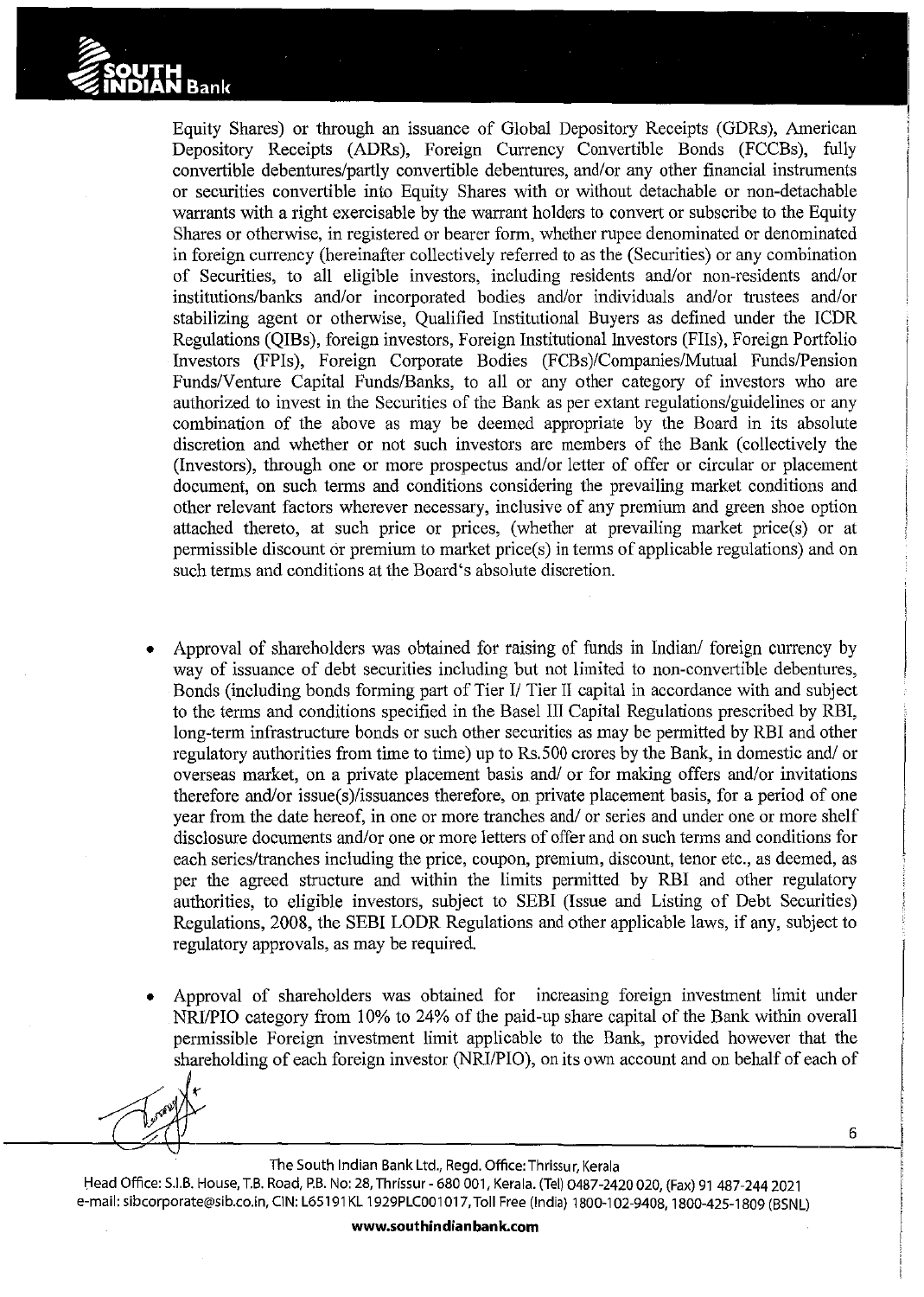

their sub-accounts in the Bank shall not exceed such limits as are or as may be prescribed, from time to time, under applicable laws, rules and regulations.

- Approval of shareholders was obtained for amending the SIB- Employees Stock Option Scheme (ESOS)-2008 in compliance with amended regulatory provisions/guidelines.
- Ratification of shareholders was obtained for amending the Clause 3 (ad) (Object Clause) of the Memorandum of Association of the Bank in compliance with RBI direction.
- Approval of shareholders was obtained for amending Articles of Association of the Bank in line with the new Companies Act, 2013, SEBI (Listing Obligations and Disclosure Requirement) Regulations,2015, Banking Regulation Act, 1949 and other regulatory requirements, subject to the approval of Reserve Bank of India and such terms and conditions as may be stipulated by RBI.

This is for your information and record.

For The South Indian Bank: Limited

Jimmy Mathew

Company Secretary

The South Indian Bank Ltd., Regd. Office:Thrissur, Kerala

7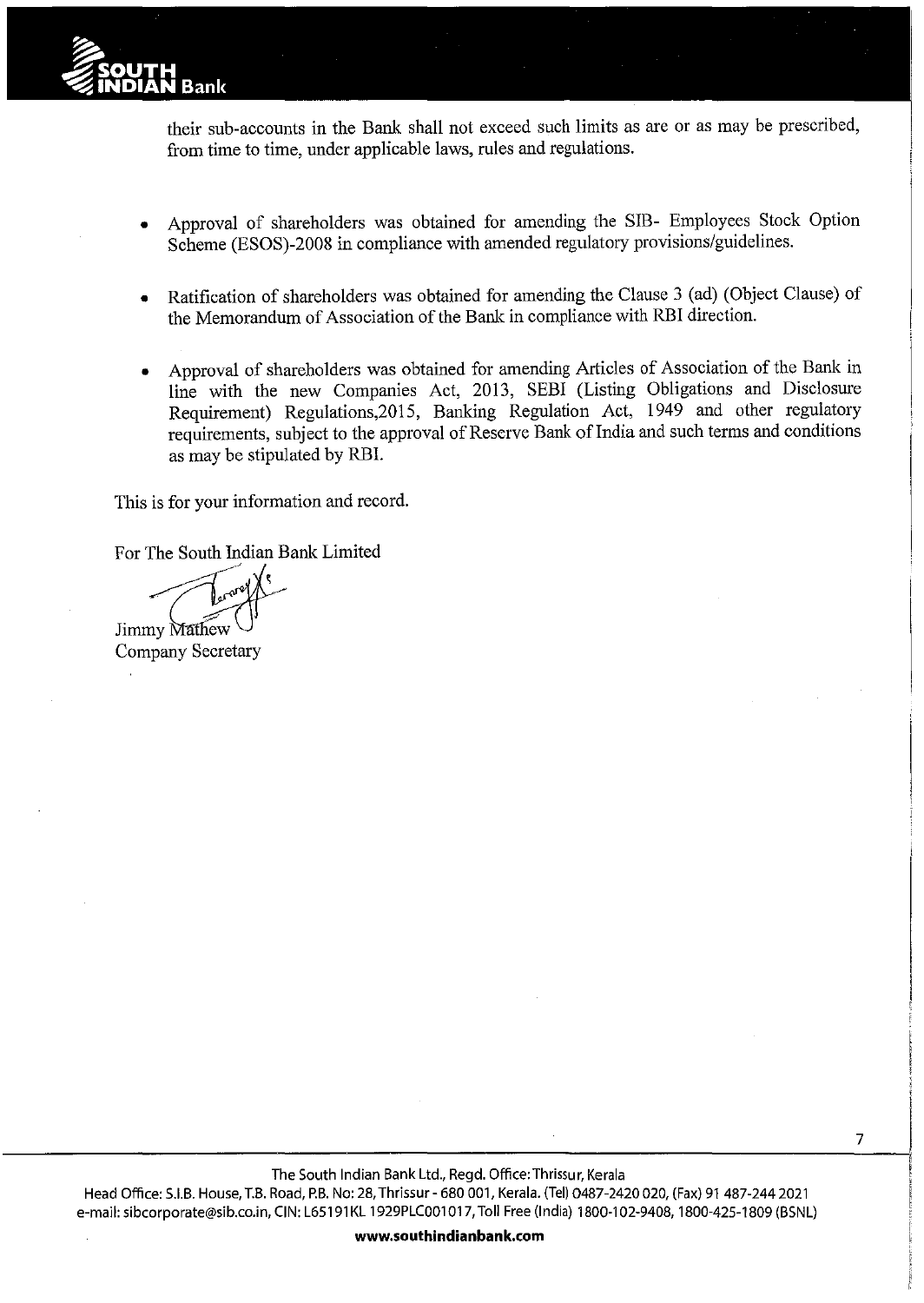

**Information pursuant to Regulation 44** (3) **of SEBI (Listing Obligations and Disclosure Requirements) Regulations, 2015 in relation to Annual General Meeting of the South Indian Bank Limited held on Tuesday, September 29, 2020.** 

| Sr.<br>No. | <b>Particulars</b>                                                                                                                                                                                                                               |                                            | <b>Details</b>                              |                                      |  |
|------------|--------------------------------------------------------------------------------------------------------------------------------------------------------------------------------------------------------------------------------------------------|--------------------------------------------|---------------------------------------------|--------------------------------------|--|
| 1.         | Date of AGM                                                                                                                                                                                                                                      |                                            | Tuesday, September 29, 2020                 |                                      |  |
| 2.         | Total number of Shareholders on record date (cut- off date<br>for voting) i.e. September 22, 2020<br>Promoters and Promoter Group<br>Public                                                                                                      | <b>NIL</b><br>549221                       |                                             |                                      |  |
| 3.         | No. of persons present in the meeting either in person or<br>through proxy.<br>Promoters and Promoter Group<br>Public                                                                                                                            |                                            | <b>NIL</b><br><b>NIL</b>                    |                                      |  |
| 4.         | No. of shareholders attended the meeting through video<br>conferencing<br>Promoters and Promoter Group<br>Public<br>Agenda-wise                                                                                                                  |                                            | Not applicable<br>215                       |                                      |  |
| $Sl$ . No  | Agenda                                                                                                                                                                                                                                           | <b>Type</b><br>of<br><b>Resolution</b>     | <b>Mode of Voting</b>                       | <b>Remarks</b>                       |  |
| 1.         | To Adopt Financial Statements for the year<br>ended 31st March, 2020                                                                                                                                                                             | Ordinary                                   | Remote E-<br>voting/E-voting<br>during AGM  | Passed with<br>requisite<br>majority |  |
| 2.         | appoint Mr. Paul Antony<br>(DIN)<br>To<br>02239492) as Director of the Bank, liable to<br>retire by rotation, in place of Mr. Achal<br>Kumar Gupta (DIN: 02192183) who retires<br>by rotation and does not offer himself for re-<br>appointment. | Ordinary                                   | Remote E-<br>voting/ E-voting<br>during AGM | Passed with<br>requisite<br>majority |  |
| 3.         | Ratification of appointment of Statutory<br>Central Auditors.                                                                                                                                                                                    | Ordinary                                   | Remote E-<br>voting/E-voting<br>during AGM  | Passed with<br>requisite<br>majority |  |
| 4.         | Authorising Board to Appoint Branch   Ordinary<br>Auditors.                                                                                                                                                                                      | Remote E-<br>voting/E-voting<br>during AGM | Passed with<br>requisite<br>majority        |                                      |  |
| 5.         | To take on record the approval from Reserve<br>Bank of India for re-appointment of<br>Mr.Salim Gangadharan (DIN: 06796232) as<br>Non-Executive – Part time Chairman of the<br>Bank and to approve his remuneration.                              | Ordinary                                   | Remote E-<br>voting/E-voting<br>during AGM  | Passed with<br>requisite<br>majority |  |



The South Indian Bank Ltd., Regd. Office: Thrissur, Kerala

i ' I I ' '

Head Office: S.I.B. House, T.B. Road, P.B. No: 28, Thrissur- 680 001, Kerala. (Tel) 0487-2420 020, (Fax) 91 487-244 2021 e-mail: sibcorporate@sib.co.in, CIN: L65191 KL 1929PLC001 017, Toll Free (India) 1800-102-9408, 1800-425-1809 (BSNL)

**www.southindianbank.com**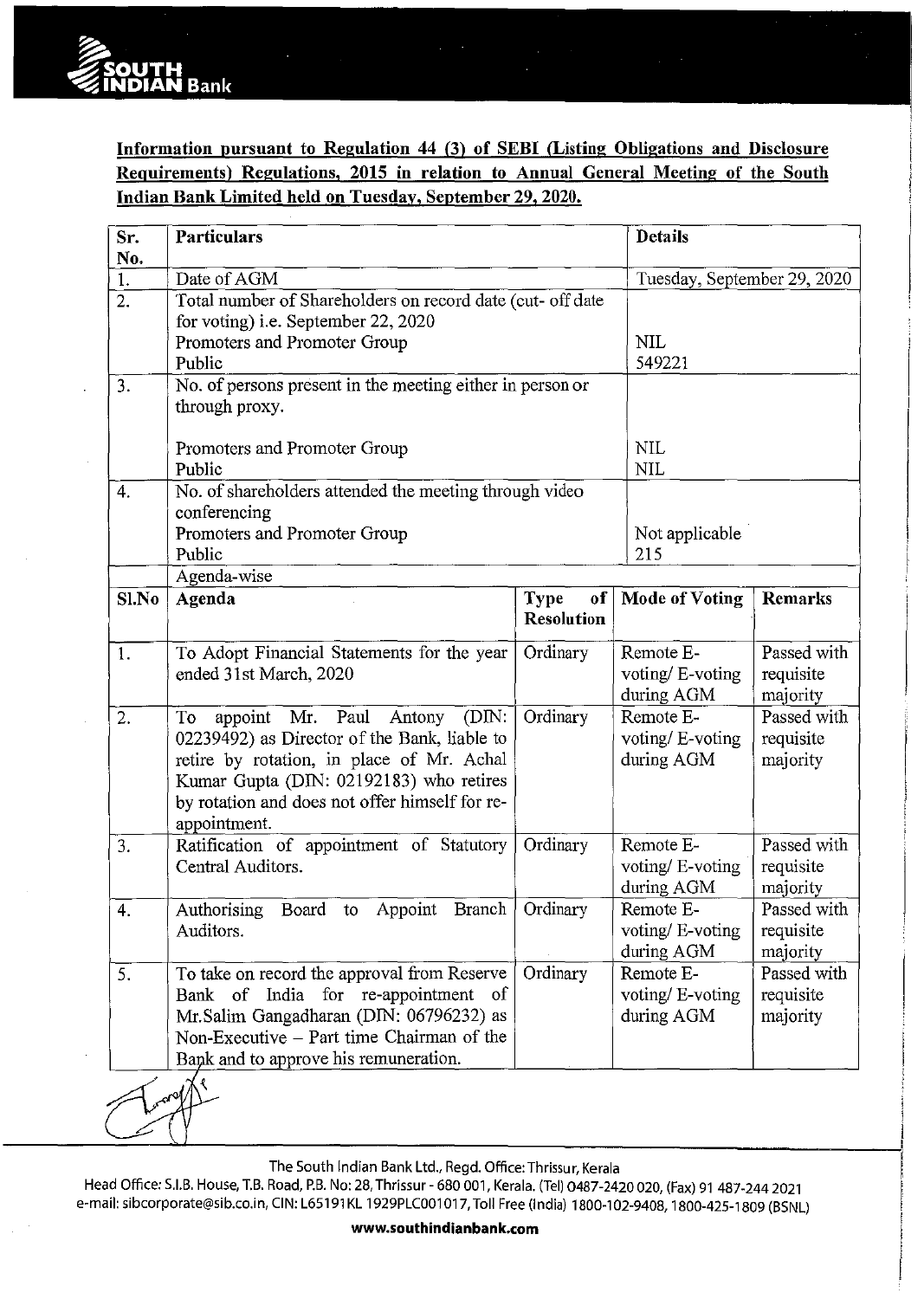

| 7.  | (DIN 01028298), as Managing Director and<br>Chief Executive Officer of the Bank.<br>Increase in Authorised capital. | Ordinary | voting/E-voting<br>during AGM<br>Remote E- | requisite<br>majority |
|-----|---------------------------------------------------------------------------------------------------------------------|----------|--------------------------------------------|-----------------------|
|     |                                                                                                                     |          |                                            |                       |
|     |                                                                                                                     |          |                                            |                       |
|     |                                                                                                                     |          |                                            | Passed with           |
|     |                                                                                                                     |          | voting/E-voting                            | requisite             |
|     |                                                                                                                     |          | during AGM                                 | majority              |
|     |                                                                                                                     |          |                                            |                       |
|     |                                                                                                                     |          |                                            |                       |
| 8.  | Raising of Tier I capital of the Bank through                                                                       | Special  | Remote E-                                  | Passed with           |
|     | issuance of Securities                                                                                              |          | voting/E-voting                            | requisite             |
|     |                                                                                                                     |          | during AGM                                 | majority              |
|     |                                                                                                                     |          |                                            |                       |
|     |                                                                                                                     |          |                                            |                       |
| 9.  | Raising of funds by issue of bonds/                                                                                 | Special  | Remote E-                                  | Passed with           |
|     | debentures/ securities on private placement                                                                         |          | voting/ E-voting                           | requisite             |
|     | basis.                                                                                                              |          | during AGM                                 | majority              |
| 10. | For increasing foreign investment limit                                                                             | Special  | Remote E-                                  | Passed with           |
|     | under NRI/PIO category.                                                                                             |          | voting/ E-voting                           | requisite             |
|     |                                                                                                                     |          | during AGM                                 | majority              |
| 11. | Amendment in Employees Stock Option                                                                                 | Special  | Remote E-                                  | Passed with           |
|     | Scheme                                                                                                              |          | voting/E-voting                            | requisite             |
|     |                                                                                                                     |          | during AGM                                 | majority              |
| 12. | Ratification for amendment of Object clause                                                                         | Special  | Remote E-                                  | Passed with           |
|     | of Memorandum of Association.                                                                                       |          | voting/E-voting                            | requisite             |
|     |                                                                                                                     |          | during AGM                                 | majority              |
| 13  | Amendment of Articles of Association                                                                                | Special  | Remote E-                                  | Passed with           |
|     |                                                                                                                     |          | voting/ E-voting                           | requisite             |
|     |                                                                                                                     |          | during AGM                                 | majority              |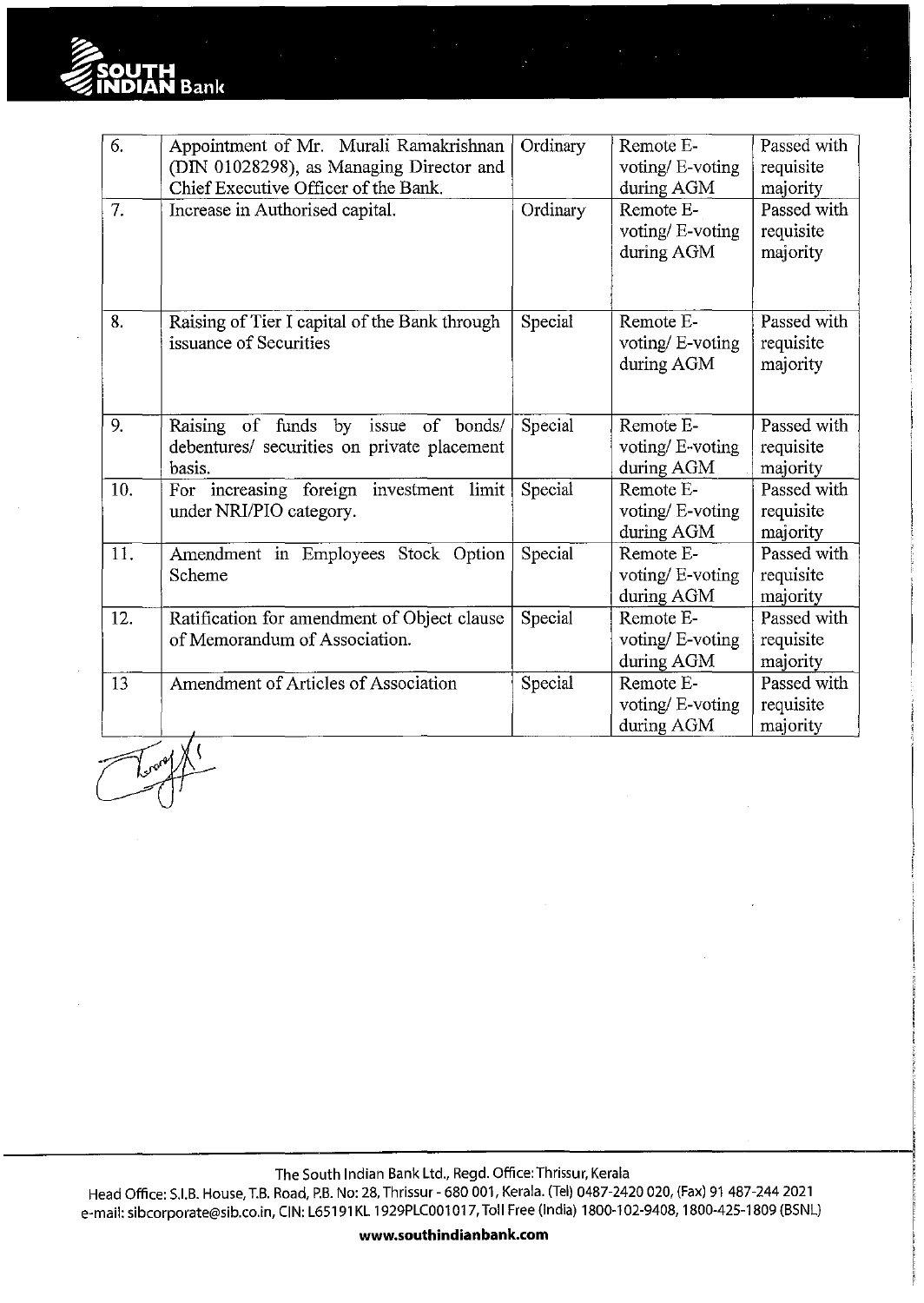|                 | <b>Resolution (1)</b>                                                    |                                           |                        |                                               |                                                                   |                           |                                            |                                       |
|-----------------|--------------------------------------------------------------------------|-------------------------------------------|------------------------|-----------------------------------------------|-------------------------------------------------------------------|---------------------------|--------------------------------------------|---------------------------------------|
|                 |                                                                          | Resolution required: (Ordinary / Special) |                        | Ordinary                                      |                                                                   |                           |                                            |                                       |
|                 | Whether promoter/promoter group are interested in the agenda/resolution? |                                           |                        |                                               |                                                                   | No                        |                                            |                                       |
|                 |                                                                          | Description of resolution considered      |                        |                                               | To Adopt Financial Statements for the year ended 31st March, 2020 |                           |                                            |                                       |
| Category        | Mode of voting                                                           | No. of shares held                        | No. of votes<br>polled | % of Votes polled<br>on outstanding<br>shares | No. of votes $-$ in<br>favour                                     | No. of votes -<br>against | % of votes in<br>favour on votes<br>polled | % of Votes against<br>on votes polled |
|                 |                                                                          | (1)                                       | (2)                    | $(3)=[(2)/(1)]*100$                           | (4)                                                               | (5)                       | $(6)=[(4)/(2)]*100$                        | $(7)=[(5)/(2)]*100$                   |
|                 | E-Voting                                                                 |                                           |                        |                                               |                                                                   |                           | 0.0000                                     | 0.0000                                |
| Promoter and    | Poll                                                                     | 01                                        |                        |                                               |                                                                   |                           | 0.0000                                     | 0.0000                                |
| Promoter Group! | Postal Ballot (if applicable)                                            |                                           |                        |                                               |                                                                   |                           | 0.0000                                     | 0.0000                                |
|                 | Total                                                                    | 0l                                        |                        | 0.0000                                        |                                                                   |                           | 0.0000                                     | 0.0000                                |
|                 | E-Voting                                                                 |                                           | 212976803              | 63.3119                                       | 212976803                                                         |                           | 100.0000                                   | 0.0000                                |
| Public-         | Poll                                                                     | 336392907                                 |                        | 0.0000                                        |                                                                   |                           |                                            |                                       |
| Institutions    | Postal Ballot (if applicable)                                            |                                           |                        | 0.0000                                        |                                                                   |                           |                                            |                                       |
|                 | Total                                                                    | 336392907                                 | 212976803              | 63.3119                                       | 212976803                                                         |                           | 100.0000                                   | 0.0000                                |
|                 | E-Voting                                                                 |                                           | 100298169              | 6.8076                                        | 100253838                                                         | 44331                     | 99.9558                                    | 0.0442                                |
| 'Public- Non    | lPoll:                                                                   | 1473329244                                |                        | 0.0000                                        |                                                                   |                           |                                            | 01                                    |
| Institutions    | Postal Ballot (if applicable)                                            |                                           |                        | 0.0000                                        |                                                                   |                           |                                            |                                       |
|                 | <b>Total</b>                                                             | 1473329244                                | 100298169              | 6.8076                                        | 100253838                                                         | 44331                     | 99.9558                                    | 0.0442                                |
| Total           | Total                                                                    | 1809722151                                | 313274972              | 17.3107                                       | 313230641                                                         | 44331                     | 99.9858                                    | 0.0142                                |
|                 |                                                                          |                                           |                        |                                               | Whether resolution is Pass or Not.                                |                           |                                            | Yes                                   |
|                 |                                                                          |                                           |                        |                                               |                                                                   |                           |                                            |                                       |

 $\sim$ 

 $\bar{z}$ 

| <b>Details of Invalid Votes</b> |              |  |  |  |
|---------------------------------|--------------|--|--|--|
| Category                        | No. of Votes |  |  |  |
| Promoter and Promoter Group     |              |  |  |  |
| Public Insitutions              |              |  |  |  |
| Public - Non Insitutions        |              |  |  |  |

/ (TRICHU<del>r.)</del><br>Sec.dept.<sub>)</sub>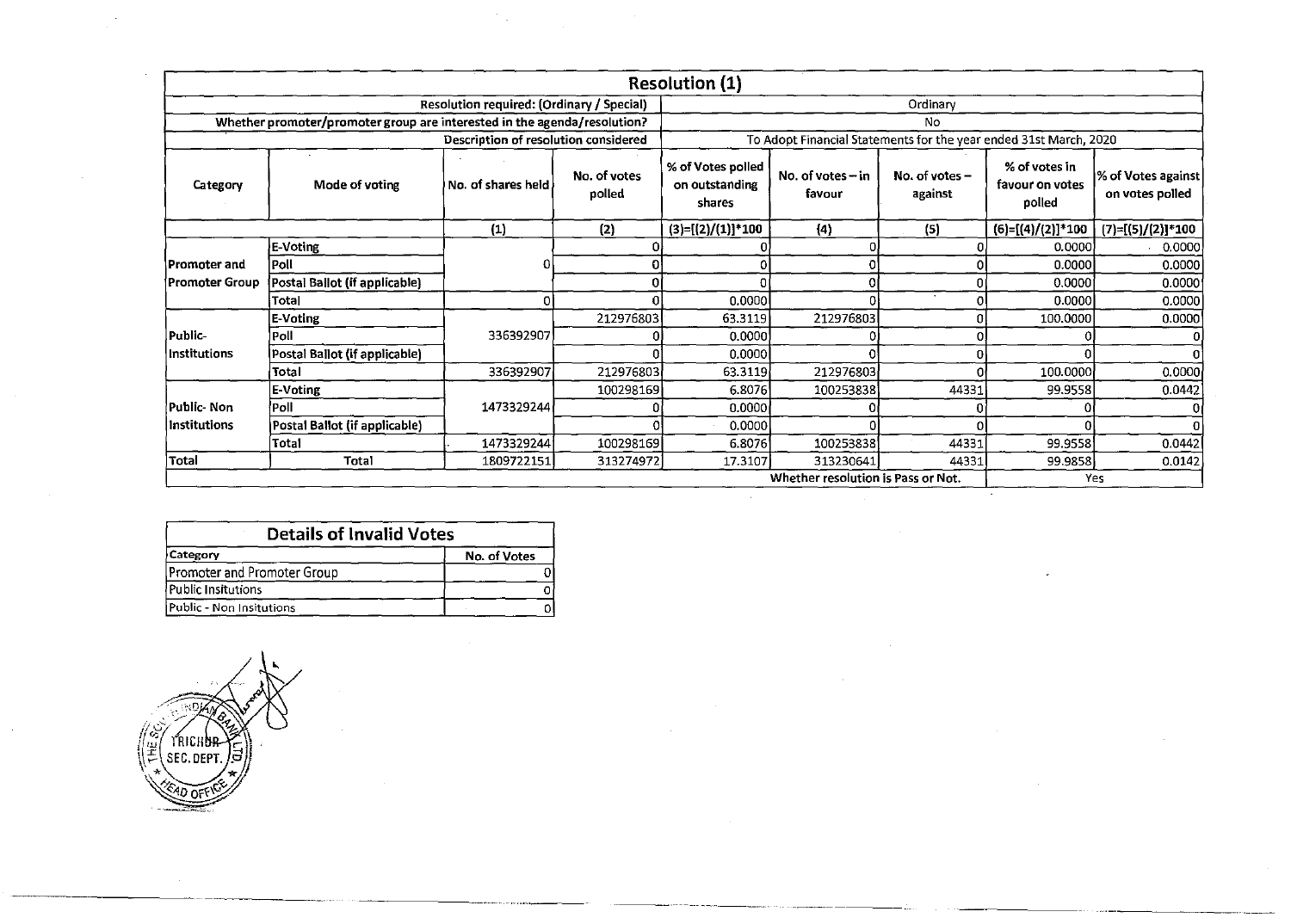|                       |                                                                          |                                           |                        | <b>Resolution (2)</b>                         |                                                                                                                                                                                                   |                             |                                            |                                       |
|-----------------------|--------------------------------------------------------------------------|-------------------------------------------|------------------------|-----------------------------------------------|---------------------------------------------------------------------------------------------------------------------------------------------------------------------------------------------------|-----------------------------|--------------------------------------------|---------------------------------------|
|                       |                                                                          | Resolution required: (Ordinary / Special) |                        |                                               |                                                                                                                                                                                                   | Ordinary                    |                                            |                                       |
|                       | Whether promoter/promoter group are interested in the agenda/resolution? |                                           |                        |                                               |                                                                                                                                                                                                   | No                          |                                            |                                       |
|                       |                                                                          | Description of resolution considered      |                        | himself for re-appointment                    | To appoint Mr. Paul Antony (DIN: 02239492) as Director of the Bank, liable to retire by rotation, in<br>place of Mr. Achal Kumar Gupta (DIN: 02192183) who retires by rotation and does not offer |                             |                                            |                                       |
| Category              | Mode of voting                                                           | No. of shares held                        | No. of votes<br>polled | % of Votes polled<br>on outstanding<br>shares | No. of votes $-$ in<br>favour                                                                                                                                                                     | No. of votes $-$<br>against | % of votes in<br>favour on votes<br>polled | % of Votes against<br>on votes polled |
|                       |                                                                          | (1)                                       | (2)                    | $(3)=[(2)/(1)]*100$                           | (4)                                                                                                                                                                                               | (5)                         | $(6)=[(4)/(2)]*100$                        | $(7)=[(5)/(2)]*100$                   |
|                       | E-Voting                                                                 |                                           | ΩI                     |                                               |                                                                                                                                                                                                   | o                           | 0.00001                                    | 0.0000                                |
| <b>Promoter</b> and   | Poll                                                                     | n                                         |                        |                                               |                                                                                                                                                                                                   |                             | 0.0000                                     | 0.0000                                |
| <b>Promoter Group</b> | Postal Ballot (if applicable)                                            |                                           |                        |                                               |                                                                                                                                                                                                   |                             | 0.0000                                     | 0.0000                                |
|                       | Total                                                                    | ٥í                                        |                        | 0.0000                                        |                                                                                                                                                                                                   |                             | 0.0000                                     | 0.0000                                |
|                       | E-Voting                                                                 |                                           | 214091115              | 63.6432                                       | 214091115                                                                                                                                                                                         | O                           | 100.0000                                   | 0.0000                                |
| Public-               | Poll                                                                     | 336392907                                 |                        | 0.0000                                        |                                                                                                                                                                                                   | n                           |                                            |                                       |
| lInstitutions         | Postal Ballot (if applicable)                                            |                                           |                        | 0.0000                                        |                                                                                                                                                                                                   | $\Omega$                    |                                            | $\Omega$                              |
|                       | Total                                                                    | 336392907                                 | 214091115              | 63.6432                                       | 214091115                                                                                                                                                                                         | Ω                           | 100.0000                                   | 0.0000                                |
|                       | E-Voting                                                                 |                                           | 100282107              | 6.8065                                        | 99781936                                                                                                                                                                                          | 500171                      | 99.5012                                    | 0.4988                                |
| Public-Non            | <b>Poll</b>                                                              | 1473329244                                |                        | 0.0000                                        |                                                                                                                                                                                                   |                             |                                            | 0                                     |
| <b>Institutions</b>   | Postal Ballot (if applicable)                                            |                                           |                        | 0.0000                                        |                                                                                                                                                                                                   |                             |                                            |                                       |
|                       | Total                                                                    | 1473329244                                | 100282107              | 6.8065                                        | 99781936                                                                                                                                                                                          | 500171                      | 99.5012                                    | 0.4988                                |
| Total                 | <b>Total</b>                                                             | 1809722151                                | 314373222              | 17.3714                                       | 313873051                                                                                                                                                                                         | 500171                      | 99.8409                                    | 0.1591                                |
|                       |                                                                          |                                           |                        |                                               | Whether resolution is Pass or Not.                                                                                                                                                                |                             |                                            | Yes                                   |

 $\label{eq:2.1} \frac{1}{2} \sum_{i=1}^n \frac{1}{2} \sum_{j=1}^n \frac{1}{2} \sum_{j=1}^n \frac{1}{2} \sum_{j=1}^n \frac{1}{2} \sum_{j=1}^n \frac{1}{2} \sum_{j=1}^n \frac{1}{2} \sum_{j=1}^n \frac{1}{2} \sum_{j=1}^n \frac{1}{2} \sum_{j=1}^n \frac{1}{2} \sum_{j=1}^n \frac{1}{2} \sum_{j=1}^n \frac{1}{2} \sum_{j=1}^n \frac{1}{2} \sum_{j=1}^n \frac{$ 

 $\mathcal{L}(\mathcal{L}(\mathcal{L}(\mathcal{L}(\mathcal{L}(\mathcal{L}(\mathcal{L}(\mathcal{L}(\mathcal{L}(\mathcal{L}(\mathcal{L}(\mathcal{L}(\mathcal{L}(\mathcal{L}(\mathcal{L}(\mathcal{L}(\mathcal{L}(\mathcal{L}(\mathcal{L}(\mathcal{L}(\mathcal{L}(\mathcal{L}(\mathcal{L}(\mathcal{L}(\mathcal{L}(\mathcal{L}(\mathcal{L}(\mathcal{L}(\mathcal{L}(\mathcal{L}(\mathcal{L}(\mathcal{L}(\mathcal{L}(\mathcal{L}(\mathcal{L}(\mathcal{L}(\mathcal{$ 

| <b>Details of Invalid Votes</b> |  |  |  |  |
|---------------------------------|--|--|--|--|
| <b>Category</b><br>No. of Votes |  |  |  |  |
| Promoter and Promoter Group     |  |  |  |  |
| Public Insitutions              |  |  |  |  |
| Public - Non Insitutions        |  |  |  |  |

 $\sim 10$ 

 $\sim 10^7$ 

 $\sim$ 

 $\sim 10^{11}$ 

and the state

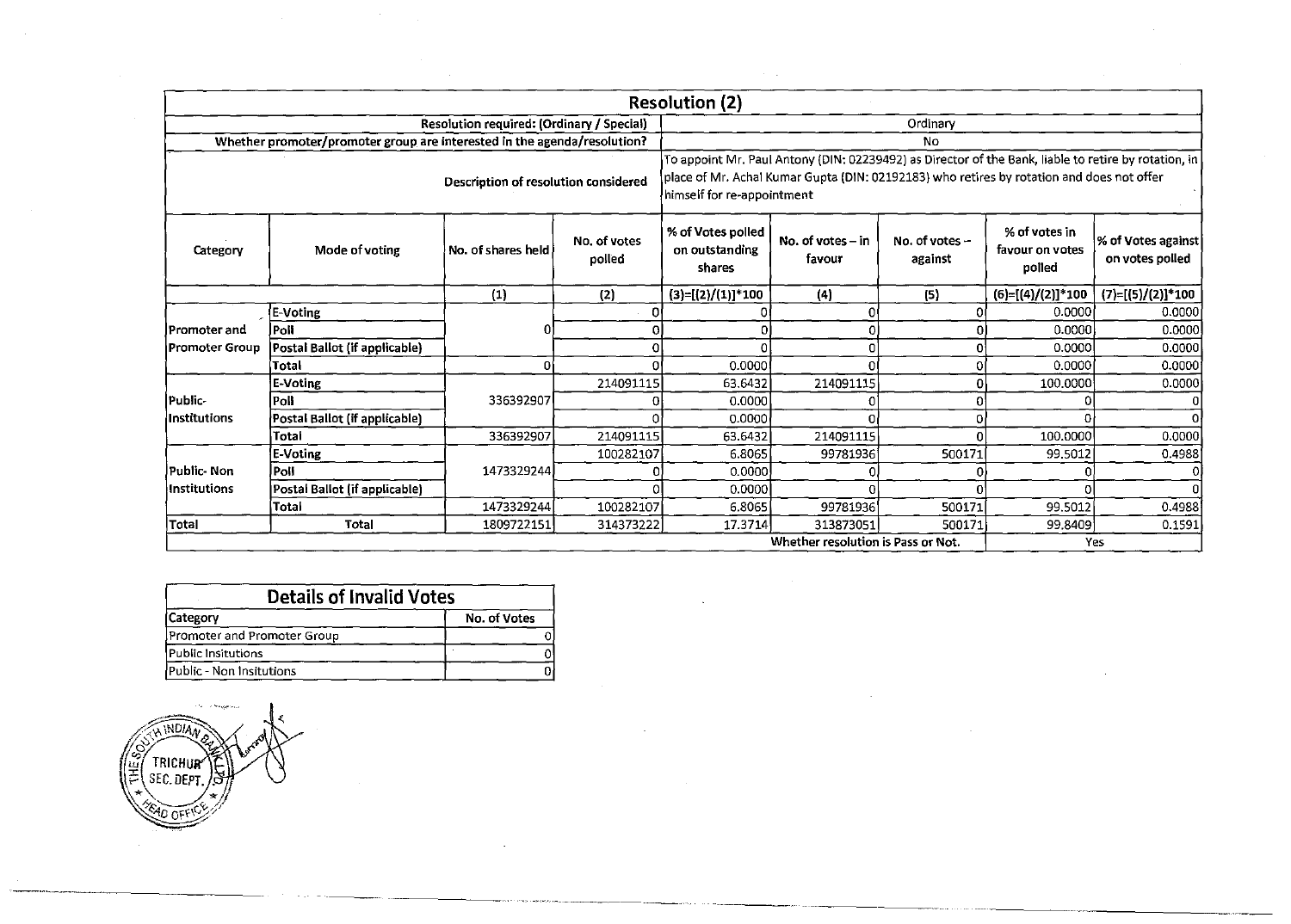|                       | <b>Resolution (3)</b>                                                    |                                           |                        |                                               |                                                           |                           |                                            |                                       |  |
|-----------------------|--------------------------------------------------------------------------|-------------------------------------------|------------------------|-----------------------------------------------|-----------------------------------------------------------|---------------------------|--------------------------------------------|---------------------------------------|--|
|                       |                                                                          | Resolution required: (Ordinary / Special) |                        | Ordinary                                      |                                                           |                           |                                            |                                       |  |
|                       | Whether promoter/promoter group are interested in the agenda/resolution? |                                           |                        |                                               |                                                           | No                        |                                            |                                       |  |
|                       |                                                                          | Description of resolution considered      |                        |                                               | Ratification of appointment of Statutory Central Auditors |                           |                                            |                                       |  |
| Category              | Mode of voting                                                           | No. of shares held                        | No. of votes<br>polled | % of Votes polled<br>on outstanding<br>shares | No. of votes $-$ in<br>favour                             | No. of votes -<br>against | % of votes in<br>favour on votes<br>polled | % of Votes against<br>on votes polled |  |
|                       |                                                                          | (1)                                       | (2)                    | $(3)=[(2)/(1)]*100$                           | (4)                                                       | (5)                       | (6)=[(4)/(2)]*100                          | $(7)=[(5)/(2)]*100$                   |  |
|                       | <b>E-Voting</b>                                                          |                                           |                        |                                               |                                                           |                           | 0.0000                                     | 0.0000                                |  |
| <b>IPromoter and</b>  | Poll                                                                     |                                           |                        |                                               |                                                           |                           | 0.0000                                     | 0.0000                                |  |
| <b>Promoter Group</b> | Postal Ballot (if applicable)                                            |                                           |                        |                                               |                                                           |                           | 0.0000                                     | 0.0000                                |  |
|                       | Totai                                                                    |                                           |                        | 0.0000                                        |                                                           |                           | 0.0000                                     | 0.0000                                |  |
|                       | <b>E-Voting</b>                                                          |                                           | 214091115              | 63.6432                                       | 214091115                                                 |                           | 100.0000                                   | 0.0000                                |  |
| Public-               | iPoll                                                                    | 336392907                                 |                        | 0.00001                                       |                                                           |                           |                                            | 0.                                    |  |
| Institutions          | Postal Ballot (if applicable)                                            |                                           |                        | 0.0000                                        |                                                           |                           |                                            | $\Omega$                              |  |
|                       | Total                                                                    | 336392907                                 | 214091115              | 63.6432                                       | 214091115                                                 |                           | 100.0000                                   | 0.0000                                |  |
|                       | <b>E-Voting</b>                                                          |                                           | 100281995              | 6.8065                                        | 100175329                                                 | 106666                    | 99.8936                                    | 0.1064                                |  |
| Public- Non           | Poll                                                                     | 1473329244                                |                        | 0.00001                                       |                                                           |                           |                                            | 0                                     |  |
| Institutions          | Postal Ballot (if applicable)                                            |                                           |                        | 0.0000                                        |                                                           |                           |                                            | $\Omega$                              |  |
|                       | Total                                                                    | 1473329244                                | 100281995              | 6.8065                                        | 100175329                                                 | 106666                    | 99.8936                                    | 0.1064                                |  |
| Total                 | Total                                                                    | 1809722151                                | 314373110              | 17.3713                                       | 314266444                                                 | 106666                    | 99.9661                                    | 0.0339                                |  |
|                       |                                                                          |                                           |                        |                                               | Whether resolution is Pass or Not.                        |                           |                                            | Yes                                   |  |

 $\sim 10^{-1}$ 

 $\Delta$ 

 $\mathcal{S}_{\mathcal{S}}$ 

 $\sim 10^{-1}$ 

 $\sim$ 

 $\mathcal{A}^{\pm}$ 

 $\sim 10^6$ 

 $\mathcal{L}_{\mathrm{eff}}$ 

| <b>Details of Invalid Votes</b> |  |  |  |  |  |
|---------------------------------|--|--|--|--|--|
| Category<br>No. of Votes        |  |  |  |  |  |
| Promoter and Promoter Group     |  |  |  |  |  |
| Public Insitutions              |  |  |  |  |  |
| Public - Non Insitutions        |  |  |  |  |  |

 $\sim 10^{-1}$ 

 $\epsilon$ 

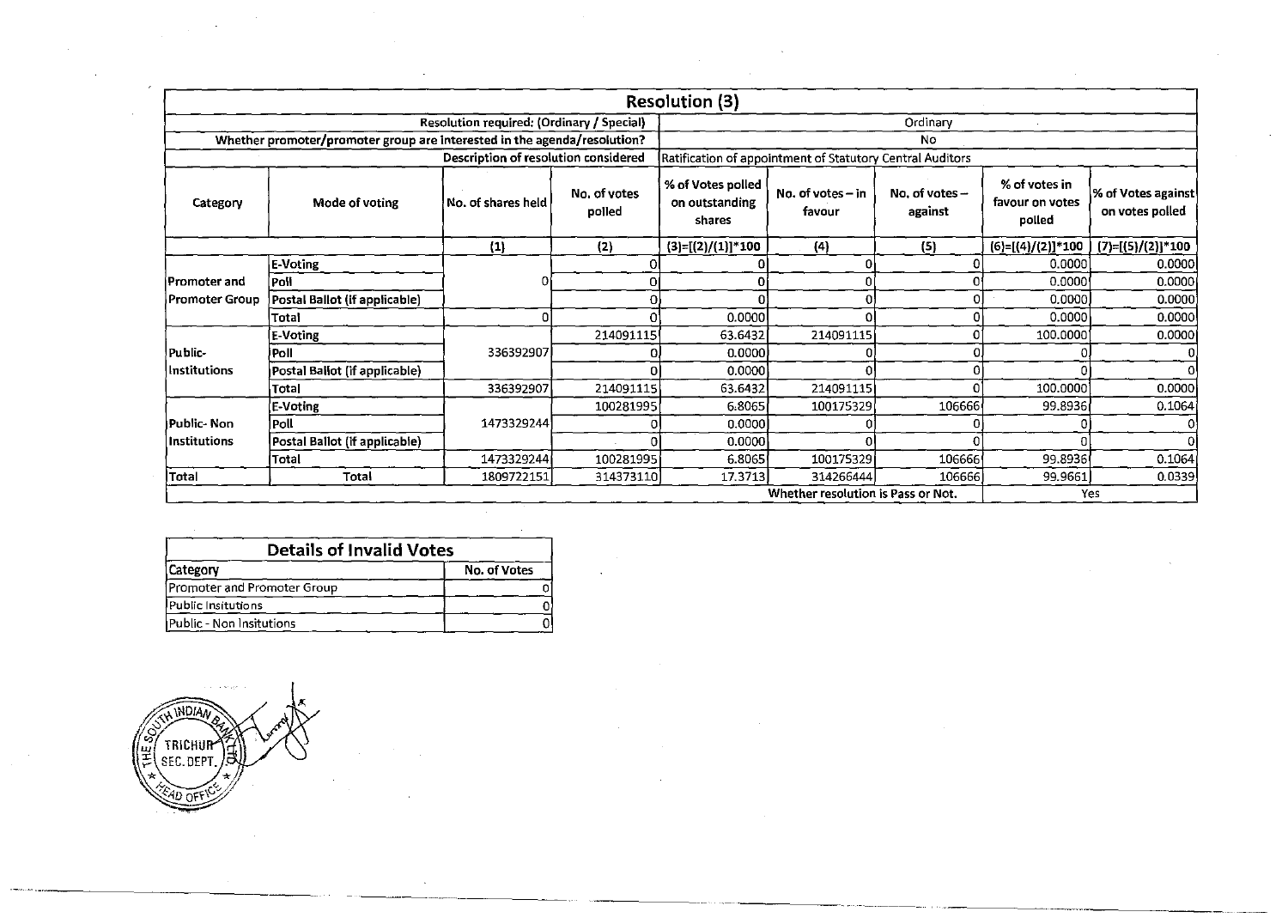|                     |                                                                          |                                           |                        | <b>Resolution (4)</b>                         |                                    |                           |                                            |                                       |
|---------------------|--------------------------------------------------------------------------|-------------------------------------------|------------------------|-----------------------------------------------|------------------------------------|---------------------------|--------------------------------------------|---------------------------------------|
|                     |                                                                          | Resolution required: (Ordinary / Special) |                        |                                               |                                    | Ordinary                  |                                            |                                       |
|                     | Whether promoter/promoter group are interested in the agenda/resolution? |                                           |                        |                                               |                                    | No                        |                                            |                                       |
|                     |                                                                          | Description of resolution considered      |                        | Authorising Board to Appoint Branch Auditors  |                                    |                           |                                            |                                       |
| Category            | Mode of voting                                                           | No. of shares held                        | No. of votes<br>polled | % of Votes polled<br>on outstanding<br>shares | No. of votes – in<br>favour        | No. of votes -<br>against | % of votes in<br>favour on votes<br>polled | % of Votes against<br>on votes polled |
|                     |                                                                          | (1)                                       | (2)                    | $(3)=[(2)/(1)]*100$                           | (4)                                | (5)                       | $(6)=[(4)/(2)]*100$                        | $(7)=[(5)/(2)]*100$                   |
|                     | E-Voting                                                                 |                                           |                        | n                                             |                                    |                           | 0.0000                                     | 0.0000                                |
| lPromoter and       | Poll                                                                     |                                           |                        |                                               |                                    |                           | 0.0000                                     | 0.0000                                |
| Promoter Group      | Postal Ballot (if applicable)                                            |                                           |                        | n                                             |                                    |                           | 0.0000                                     | 0.0000                                |
|                     | Total                                                                    | 0                                         |                        | 0.0000                                        |                                    |                           | 0.0000                                     | 0.0000                                |
|                     | E-Voting                                                                 |                                           | 214091115              | 63.6432                                       | 214091115                          |                           | 100.0000                                   | 0.0000                                |
| l Public-           | Poll                                                                     | 336392907                                 |                        | 0.0000                                        |                                    |                           |                                            | 0.                                    |
| Institutions        | Postal Ballot (if applicable)                                            |                                           |                        | 0.00001                                       |                                    |                           |                                            | οl                                    |
|                     | Total                                                                    | 336392907                                 | 214091115              | 63.6432                                       | 214091115                          |                           | 100.0000                                   | 0.0000                                |
|                     | <b>E-Voting</b>                                                          |                                           | 100282118              | 6.8065                                        | 100181688                          | 100430                    | 99.8999                                    | 0.1001                                |
| Public-Non          | <b>Poli</b>                                                              | 1473329244                                |                        | 0.0000                                        |                                    |                           |                                            | ΩI                                    |
| <b>Institutions</b> | Postal Ballot (if applicable)                                            |                                           |                        | 0.0000                                        |                                    |                           |                                            | n.                                    |
|                     | Total                                                                    | 1473329244                                | 100282118              | 6.8065                                        | 100181688                          | 100430                    | 99.8999                                    | 0.1001                                |
| <b>Total</b>        | Total                                                                    | 1809722151                                | 314373233              | 17.3714                                       | 314272803                          | 100430                    | 99.9681                                    | 0.0319                                |
|                     |                                                                          |                                           |                        |                                               | Whether resolution is Pass or Not. |                           |                                            | Yes                                   |

 $\label{eq:2.1} \frac{1}{\sqrt{2}}\int_{\mathbb{R}^3} \frac{1}{\sqrt{2}}\left(\frac{1}{\sqrt{2}}\right)^2\left(\frac{1}{\sqrt{2}}\right)^2\left(\frac{1}{\sqrt{2}}\right)^2\left(\frac{1}{\sqrt{2}}\right)^2\left(\frac{1}{\sqrt{2}}\right)^2\left(\frac{1}{\sqrt{2}}\right)^2\left(\frac{1}{\sqrt{2}}\right)^2.$ 

 $\label{eq:2.1} \frac{1}{\sqrt{2}}\sum_{i=1}^n\frac{1}{\sqrt{2}}\sum_{i=1}^n\frac{1}{\sqrt{2}}\sum_{i=1}^n\frac{1}{\sqrt{2}}\sum_{i=1}^n\frac{1}{\sqrt{2}}\sum_{i=1}^n\frac{1}{\sqrt{2}}\sum_{i=1}^n\frac{1}{\sqrt{2}}\sum_{i=1}^n\frac{1}{\sqrt{2}}\sum_{i=1}^n\frac{1}{\sqrt{2}}\sum_{i=1}^n\frac{1}{\sqrt{2}}\sum_{i=1}^n\frac{1}{\sqrt{2}}\sum_{i=1}^n\frac$ 

 $\frac{1}{2} \left( \frac{1}{2} \right)$ 

 $\sim$  4  $^{\circ}$ 

 $\frac{1}{2} \frac{1}{2} \frac{1}{2} \frac{1}{2} \frac{1}{2}$ 

| <b>Details of Invalid Votes</b> |  |  |  |  |  |
|---------------------------------|--|--|--|--|--|
| Category<br>No. of Votes        |  |  |  |  |  |
| Promoter and Promoter Group     |  |  |  |  |  |
| lPublic Insitutions             |  |  |  |  |  |
| Public - Non Insitutions        |  |  |  |  |  |

 $\mathcal{L}^{\text{max}}_{\text{max}}$  and  $\mathcal{L}^{\text{max}}_{\text{max}}$ 



 $\sim$ 

 $\mathcal{L}^{\text{max}}_{\text{max}}$  and  $\mathcal{L}^{\text{max}}_{\text{max}}$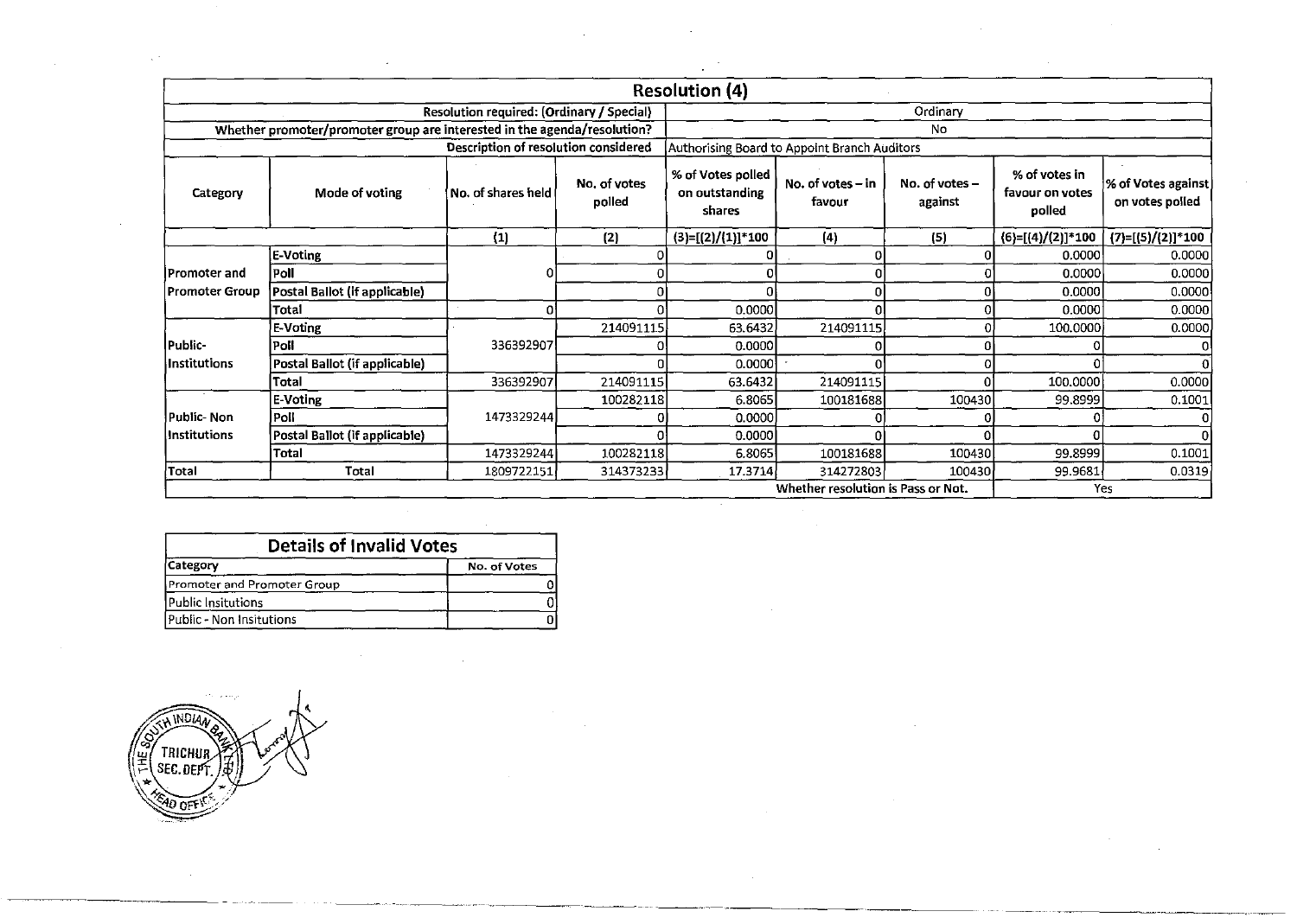| <b>Resolution (5)</b>                |                                                                          |                                           |                        |                                                                                                                                                                                                               |                                    |                           |                                            |                                       |
|--------------------------------------|--------------------------------------------------------------------------|-------------------------------------------|------------------------|---------------------------------------------------------------------------------------------------------------------------------------------------------------------------------------------------------------|------------------------------------|---------------------------|--------------------------------------------|---------------------------------------|
|                                      |                                                                          | Resolution required: (Ordinary / Special) |                        | Ordinary                                                                                                                                                                                                      |                                    |                           |                                            |                                       |
|                                      | Whether promoter/promoter group are interested in the agenda/resolution? |                                           |                        |                                                                                                                                                                                                               |                                    | No                        |                                            |                                       |
| Description of resolution considered |                                                                          |                                           |                        | To take on record the approval from Reserve Bank of India for re-appointment of Mr.Salim<br>Gangadharan (DIN: 06796232) as Non-Executive - Part time Chairman of the Bank and to approve<br>lhis remuneration |                                    |                           |                                            |                                       |
| Category                             | Mode of voting                                                           | No. of shares held                        | No. of votes<br>polled | % of Votes polled<br>on outstanding<br>shares                                                                                                                                                                 | No. of votes - in<br>favour        | No. of votes -<br>against | % of votes in<br>favour on votes<br>polled | % of Votes against<br>on votes polled |
|                                      |                                                                          | (1)                                       | (2)                    | $(3)=[(2)/(1)]*100$                                                                                                                                                                                           | (4)                                | (5)                       | $\underline{6}$ = [(4)/(2)]*100            | $(7)=[(5)/(2)]*100$                   |
|                                      | E-Voting                                                                 |                                           |                        |                                                                                                                                                                                                               |                                    |                           | 0.0000                                     | 0.0000                                |
| !Promoter and                        | Poll                                                                     |                                           |                        |                                                                                                                                                                                                               |                                    |                           | 0.0000                                     | 0.0000                                |
| !Promoter Group                      | Postal Ballot (if applicable)                                            |                                           |                        |                                                                                                                                                                                                               |                                    |                           | 0.0000                                     | 0.0000                                |
|                                      | Total                                                                    |                                           |                        | 0.00001                                                                                                                                                                                                       |                                    |                           | 0.0000                                     | 0.0000                                |
|                                      | E-Voting                                                                 |                                           | 214091115              | 63.6432                                                                                                                                                                                                       | 214091115                          |                           | 100,0000                                   | 0.0000                                |
| Public-                              | Poll                                                                     | 336392907                                 |                        | 0.0000                                                                                                                                                                                                        |                                    |                           |                                            | 01                                    |
| Institutions                         | Postal Ballot (if applicable)                                            |                                           |                        | 0.00001                                                                                                                                                                                                       | Ω                                  |                           |                                            | $\mathbf{0}$                          |
|                                      | Total                                                                    | 336392907                                 | 214091115              | 63.6432                                                                                                                                                                                                       | 214091115                          |                           | 100.0000                                   | 0.0000                                |
|                                      | E-Voting                                                                 |                                           | 100280489              | 6.8064                                                                                                                                                                                                        | 99447732                           | 832757                    | 99.1696                                    | 0.8304                                |
| Public- Non                          | Poll                                                                     | 1473329244                                |                        | 0.0000                                                                                                                                                                                                        |                                    |                           |                                            |                                       |
| <b>Institutions</b>                  | Postal Ballot (if applicable)                                            |                                           |                        | 0.0000                                                                                                                                                                                                        |                                    |                           |                                            | $\Omega$                              |
|                                      | Total                                                                    | 1473329244                                | 100280489              | 6.8064                                                                                                                                                                                                        | 99447732                           | 832757                    | 99.1696                                    | 0.8304                                |
| Total                                | Total                                                                    | 1809722151                                | 314371604              | 17.3713                                                                                                                                                                                                       | 313538847                          | 832757                    | 99.7351                                    | 0.2649                                |
|                                      |                                                                          |                                           |                        |                                                                                                                                                                                                               | Whether resolution is Pass or Not. |                           |                                            | Yes.                                  |

 $\sim 10^7$ 

 $\mathcal{L}^{\pm}$ 

 $\sim 10^6$ 

 $\sim 10^7$ 

 $\label{eq:2.1} \mathcal{L}(\mathcal{A}) = \mathcal{L}(\mathcal{A}) = \mathcal{L}(\mathcal{A}) = \mathcal{L}(\mathcal{A})$ 

 $\sim 10^{-1}$ 

 $\mathcal{L}^{\mathcal{L}}$ 

 $\sim$ 

| <b>Details of Invalid Votes</b> |  |  |  |  |  |
|---------------------------------|--|--|--|--|--|
| Category<br>No. of Votes        |  |  |  |  |  |
| Promoter and Promoter Group     |  |  |  |  |  |
| Public Insitutions              |  |  |  |  |  |
| Public - Non Insitutions        |  |  |  |  |  |

 $\mathcal{L}^{\mathcal{A}}$ 



 $\sim$ 

 $\sim$   $\sim$ 

 $\sim$ 

 $\sim 10^7$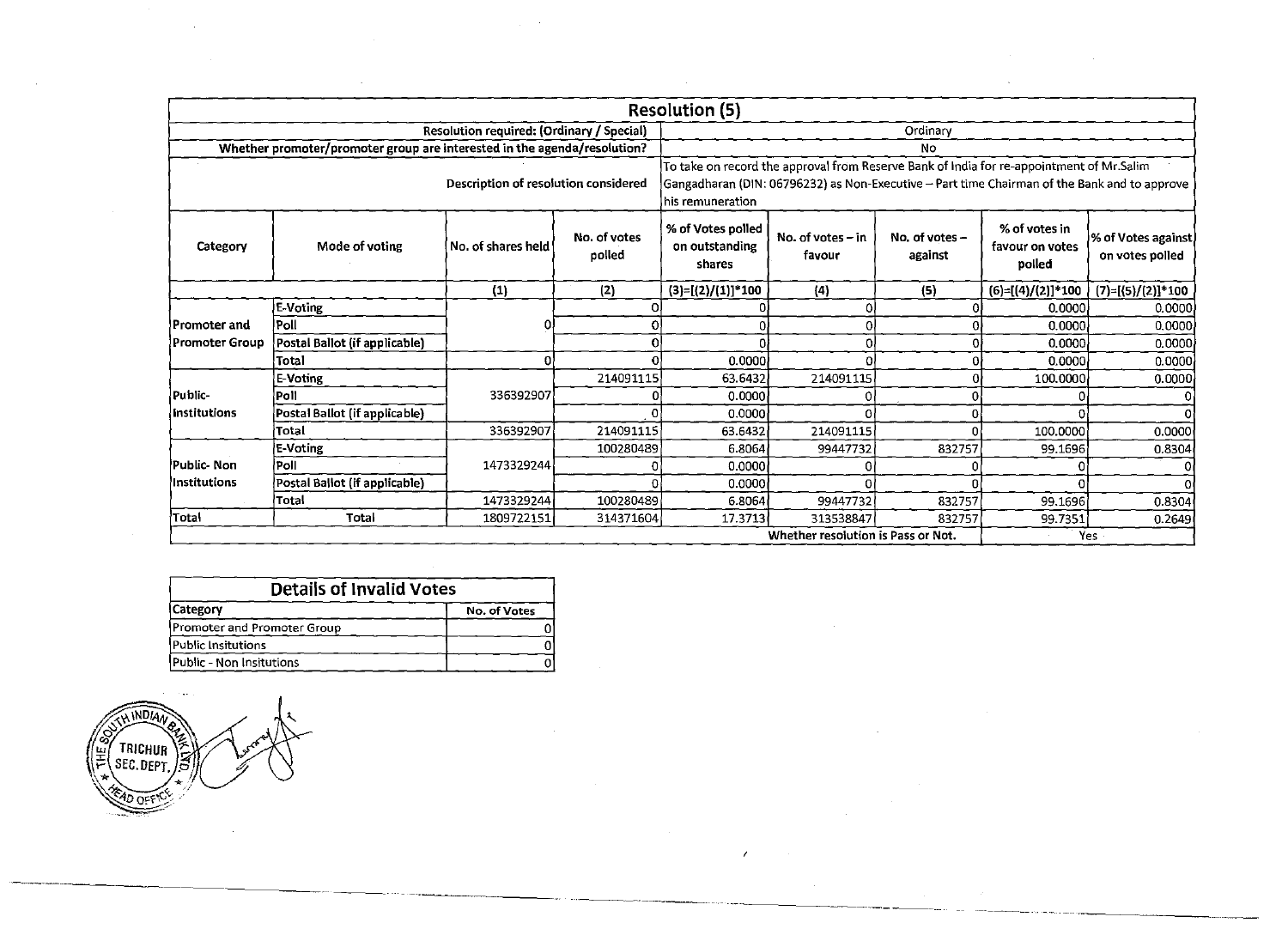|                                      | <b>Resolution (6)</b>                                                    |                                           |                                |                                                                                       |                             |                           |                                            |                                               |  |  |  |  |
|--------------------------------------|--------------------------------------------------------------------------|-------------------------------------------|--------------------------------|---------------------------------------------------------------------------------------|-----------------------------|---------------------------|--------------------------------------------|-----------------------------------------------|--|--|--|--|
|                                      |                                                                          | Resolution required: (Ordinary / Special) |                                |                                                                                       |                             | Ordinary                  |                                            |                                               |  |  |  |  |
|                                      | Whether promoter/promoter group are interested in the agenda/resolution? |                                           |                                |                                                                                       |                             | No                        |                                            |                                               |  |  |  |  |
| Description of resolution considered |                                                                          |                                           | Executive Officer of the Bank! | Appointment of Mr. Murali Ramakrishnan (DIN 01028298), as Managing Director and Chief |                             |                           |                                            |                                               |  |  |  |  |
| Category                             | Mode of voting                                                           | No. of shares held                        | No. of votes<br>polled         | % of Votes polled<br>on outstanding<br>shares                                         | No. of votes - in<br>favour | No. of votes -<br>against | % of votes in<br>fayour on votes<br>polled | <b>1% of Votes against</b><br>on votes polled |  |  |  |  |
|                                      |                                                                          | (1)                                       | (2)                            | $(3)=[(2)/(1)]*100$                                                                   | (4)                         | (5)                       | $(6)=[(4)/(2)]*100$                        | $(7)=[(5)/(2)]*100$                           |  |  |  |  |
|                                      | <b>E-Voting</b>                                                          |                                           |                                |                                                                                       |                             |                           | 0.0000                                     | 0.0000                                        |  |  |  |  |
| <b>Promoter</b> and                  | <b>Poll</b>                                                              |                                           |                                | 0                                                                                     |                             |                           | 0.0000                                     | 0.0000                                        |  |  |  |  |
| Promoter Group                       | Postal Ballot (if applicable)                                            |                                           |                                |                                                                                       |                             |                           | 0.0000                                     | 0.0000                                        |  |  |  |  |
|                                      | Total                                                                    | O                                         |                                | 0.0000                                                                                |                             |                           | 0.0000                                     | 0.0000                                        |  |  |  |  |
|                                      | E-Voting                                                                 |                                           | 214091115                      | 63.6432                                                                               | 211540472                   | 2550643                   | 98.8086                                    | 1.1914                                        |  |  |  |  |
| Public-                              | <b>Poll</b>                                                              | 336392907                                 | n                              | 0.0000                                                                                |                             | n                         |                                            | Ω                                             |  |  |  |  |
| Institutions                         | Postal Ballot (if applicable)                                            |                                           |                                | 0.0000                                                                                |                             |                           |                                            | $\Omega$                                      |  |  |  |  |
|                                      | Total                                                                    | 336392907                                 | 214091115                      | 63.6432                                                                               | 211540472                   | 2550643                   | 98.8086                                    | 1.1914                                        |  |  |  |  |
|                                      | E-Voting                                                                 |                                           | 100280574                      | 6.8064                                                                                | 100135988                   | 144586                    | 99.8558                                    | 0.1442                                        |  |  |  |  |
| lPublic- Non                         | Poll                                                                     | 1473329244                                |                                | 0.0000                                                                                |                             |                           |                                            |                                               |  |  |  |  |
| Institutions                         | Postal Ballot (if applicable)                                            |                                           |                                | 0.0000                                                                                |                             |                           |                                            | $\Omega$                                      |  |  |  |  |
|                                      | Total                                                                    | 1473329244                                | 100280574                      | 6.8064                                                                                | 100135988                   | 144586                    | 99.8558                                    | 0.1442                                        |  |  |  |  |
| Total                                | Total                                                                    | 1809722151                                | 314371689                      | 17.3713                                                                               | 311676460                   | 2695229                   | 99.1427                                    | 0.8573                                        |  |  |  |  |
|                                      |                                                                          |                                           |                                |                                                                                       |                             |                           | Whether resolution is Pass or Not.<br>Yes  |                                               |  |  |  |  |

 $\mathcal{A}^{\mathcal{A}}$ 

 $\sim$ 

 $\sim$   $\sim$ 

··---.. -·---·----.~. --

| <b>Details of Invalid Votes</b> |              |  |  |  |
|---------------------------------|--------------|--|--|--|
| <b>Category</b>                 | No. of Votes |  |  |  |
| Promoter and Promoter Group     |              |  |  |  |
| l Public Insitutions            |              |  |  |  |
| Public - Non Insitutions        |              |  |  |  |

 $\label{eq:2.1} \frac{1}{\sqrt{2}}\int_{\mathbb{R}^3}\frac{1}{\sqrt{2}}\left(\frac{1}{\sqrt{2}}\right)^2\frac{1}{\sqrt{2}}\left(\frac{1}{\sqrt{2}}\right)^2\frac{1}{\sqrt{2}}\left(\frac{1}{\sqrt{2}}\right)^2\frac{1}{\sqrt{2}}\left(\frac{1}{\sqrt{2}}\right)^2\frac{1}{\sqrt{2}}\left(\frac{1}{\sqrt{2}}\right)^2\frac{1}{\sqrt{2}}\frac{1}{\sqrt{2}}\frac{1}{\sqrt{2}}\frac{1}{\sqrt{2}}\frac{1}{\sqrt{2}}\frac{1}{\sqrt{2}}$ 

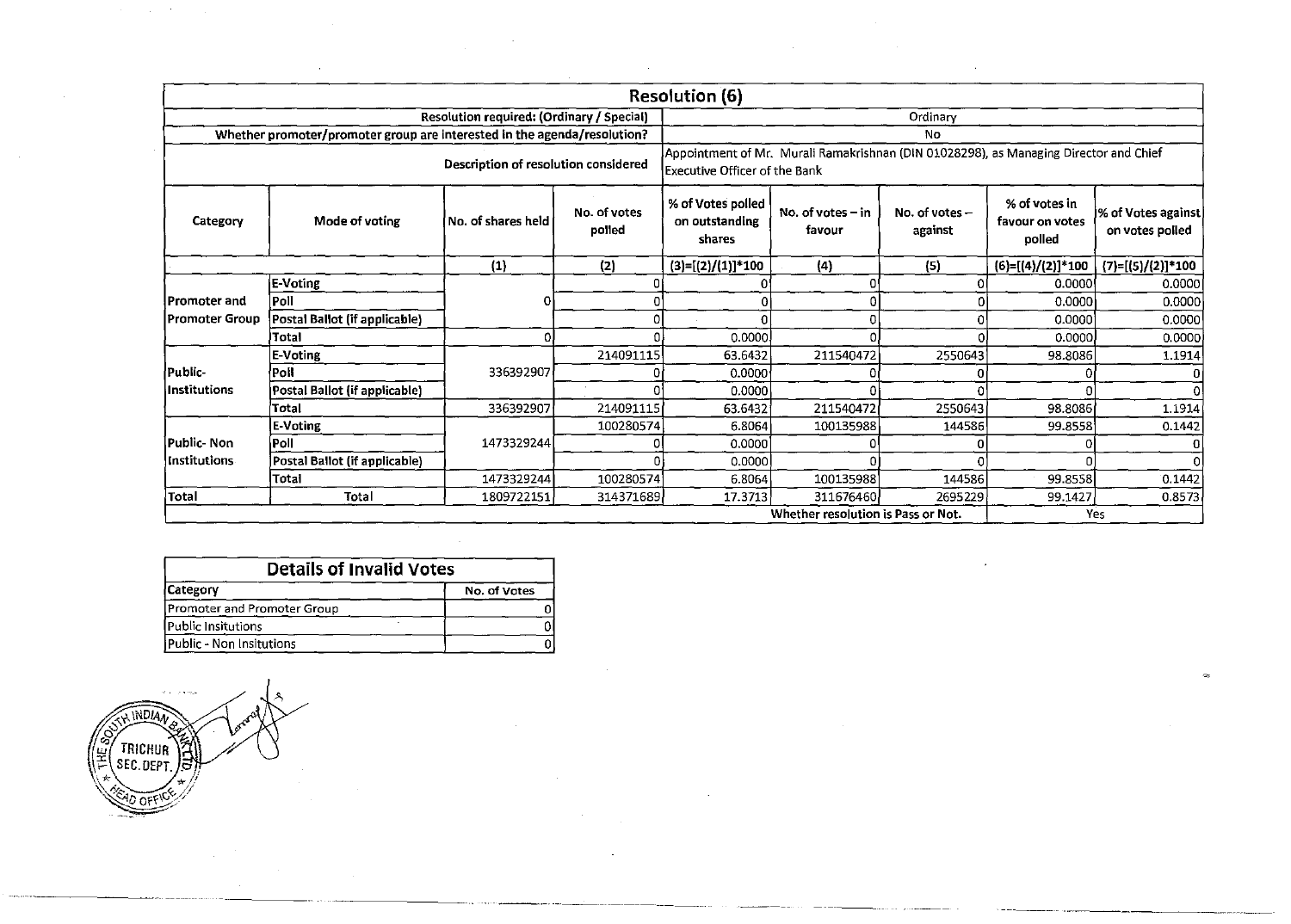| <b>Resolution (7)</b>                     |                                                                          |                                      |                        |                                               |                                    |                             |                                            |                                       |  |
|-------------------------------------------|--------------------------------------------------------------------------|--------------------------------------|------------------------|-----------------------------------------------|------------------------------------|-----------------------------|--------------------------------------------|---------------------------------------|--|
| Resolution required: (Ordinary / Special) |                                                                          |                                      |                        | Ordinary                                      |                                    |                             |                                            |                                       |  |
|                                           | Whether promoter/promoter group are interested in the agenda/resolution? |                                      |                        |                                               |                                    | No                          |                                            |                                       |  |
|                                           |                                                                          | Description of resolution considered |                        | Increase in Authorised capital                |                                    |                             |                                            |                                       |  |
| Category                                  | Mode of voting                                                           | No. of shares held                   | No. of votes<br>polled | % of Votes polled<br>on outstanding<br>shares | No. of votes $-$ in<br>favour      | No. of votes $-$<br>against | % of votes in<br>favour on votes<br>polled | % of Votes against<br>on votes polled |  |
|                                           |                                                                          | (1)                                  | (2)                    | $(3)=[(2)/(1)]*100$                           | (4)                                | (5)                         | $(6)=[(4)/(2)]*100$                        | $(7)=[(5)/(2)]*100$                   |  |
|                                           | <b>E-Voting</b>                                                          |                                      |                        |                                               |                                    |                             | 0.0000                                     | 0.0000                                |  |
| Promoter and                              | lPoll                                                                    |                                      |                        |                                               |                                    |                             | 0.0000                                     | 0.0000                                |  |
| Promoter Group                            | Postal Ballot (if applicable)                                            |                                      |                        |                                               |                                    |                             | 0.0000                                     | 0.0000                                |  |
|                                           | Total                                                                    | 0                                    |                        | 0.0000                                        |                                    |                             | 0.0000                                     | 0.0000                                |  |
|                                           | E-Voting                                                                 |                                      | 214091115              | 63.6432                                       | 214091115                          |                             | 100.0000                                   | 0.0000                                |  |
| Public-                                   | Poll                                                                     | 336392907                            |                        | 0.0000                                        |                                    |                             |                                            |                                       |  |
| Institutions                              | Postal Ballot (if applicable)                                            |                                      |                        | 0.0000                                        |                                    |                             |                                            | ∩                                     |  |
|                                           | Total                                                                    | 336392907                            | 214091115              | 63.6432                                       | 214091115                          |                             | 100.0000                                   | 0.0000                                |  |
|                                           | E-Voting                                                                 |                                      | 100280939              | 6.8064                                        | 99965621                           | 315318                      | 99.6856                                    | 0.3144                                |  |
| Public- Non                               | lPoll                                                                    | 1473329244                           |                        | 0.00001                                       |                                    |                             | ΩI                                         | 0                                     |  |
| Institutions                              | Postal Ballot (if applicable)                                            |                                      |                        | 0.00001                                       |                                    |                             |                                            |                                       |  |
|                                           | Total                                                                    | 1473329244                           | 100280939              | 6.8064                                        | 99965621                           | 315318                      | 99.6856                                    | 0.3144                                |  |
| <b>Total</b>                              | Total                                                                    | 1809722151                           | 314372054              | 17.3713                                       | 314056736                          | 315318                      | 99.8997                                    | 0.1003                                |  |
|                                           |                                                                          |                                      |                        |                                               | Whether resolution is Pass or Not. |                             |                                            | <b>Yes</b>                            |  |

| <b>Details of Invalid Votes</b> |  |  |  |  |  |
|---------------------------------|--|--|--|--|--|
| No. of Votes<br>Category        |  |  |  |  |  |
| Promoter and Promoter Group     |  |  |  |  |  |
| Public Insitutions              |  |  |  |  |  |
| Public - Non Insitutions        |  |  |  |  |  |

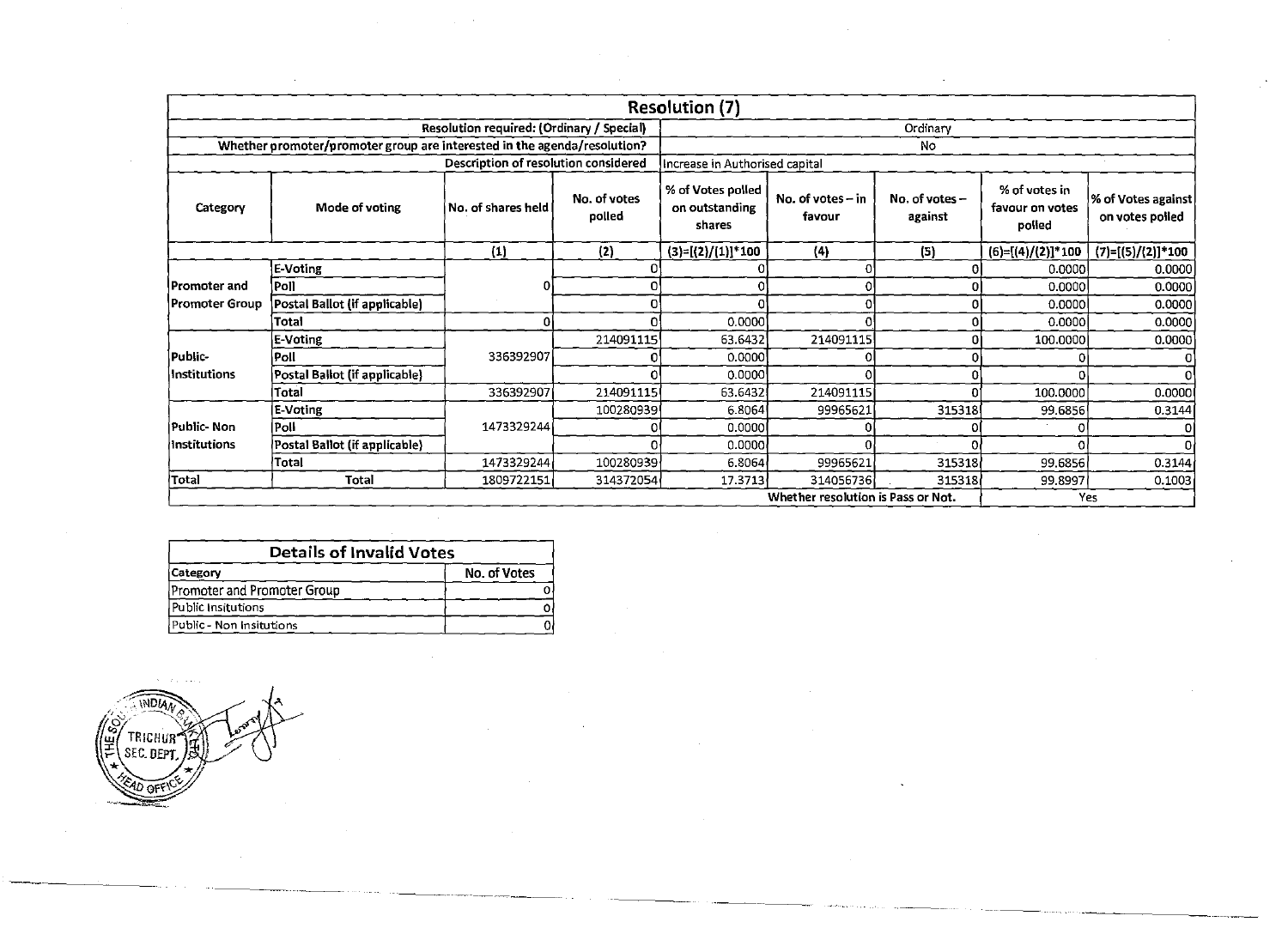| <b>Resolution (8)</b> |                                                                          |                                      |                        |                                               |                                                                      |                           |                                            |                                       |  |
|-----------------------|--------------------------------------------------------------------------|--------------------------------------|------------------------|-----------------------------------------------|----------------------------------------------------------------------|---------------------------|--------------------------------------------|---------------------------------------|--|
|                       | Resolution required: (Ordinary / Special)                                |                                      |                        |                                               | Special                                                              |                           |                                            |                                       |  |
|                       | Whether promoter/promoter group are interested in the agenda/resolution? |                                      |                        |                                               |                                                                      | No                        |                                            |                                       |  |
|                       |                                                                          | Description of resolution considered |                        |                                               | Raising of Tier I capital of the Bank through issuance of Securities |                           |                                            |                                       |  |
| Category              | Mode of voting                                                           | No. of shares held                   | No. of votes<br>polled | % of Votes polled<br>on outstanding<br>shares | No. of votes -- in<br>favour                                         | No. of votes -<br>against | % of votes in<br>favour on votes<br>polled | % of Votes against<br>on votes polled |  |
|                       |                                                                          | (1)                                  | (2)                    | $(3)=[(2)/(1)]*100$                           | (4)                                                                  | (5)                       | $(6)=[(4)/(2)]*100$                        | (7)=[(5)/(2)]*100                     |  |
|                       | E-Voting                                                                 |                                      |                        |                                               |                                                                      |                           | 0.0000                                     | 0.0000                                |  |
| iPromoter and         | 'Poll                                                                    |                                      |                        |                                               |                                                                      |                           | 0.0000                                     | 0.0000                                |  |
| !Promoter Group       | Postal Ballot (if applicable)                                            |                                      |                        |                                               |                                                                      |                           | 0.0000                                     | 0.0000                                |  |
|                       | Total                                                                    |                                      |                        | 0.0000                                        |                                                                      |                           | 0.0000                                     | 0.0000                                |  |
|                       | E-Voting                                                                 |                                      | 214091115              | 63.6432                                       | 163653354                                                            | 50437761                  | 76.4410                                    | 23.5590                               |  |
| Public-               | Poll                                                                     | 336392907                            |                        | 0.0000                                        |                                                                      |                           |                                            |                                       |  |
| Institutions          | Postal Ballot (if applicable)                                            |                                      |                        | 0.0000                                        |                                                                      |                           |                                            |                                       |  |
|                       | Total                                                                    | 336392907                            | 214091115              | 63.6432                                       | 163653354                                                            | 50437761                  | 76.4410                                    | 23.5590                               |  |
|                       | E-Voting                                                                 |                                      | 100280993              | 6.8064                                        | 100012920                                                            | 268073                    | 99.7327                                    | 0.2673                                |  |
| Public-Non            | Poll                                                                     | 1473329244                           |                        | 0.0000                                        |                                                                      |                           |                                            |                                       |  |
| Institutions          | Postal Ballot (if applicable)                                            |                                      |                        | 0.0000                                        |                                                                      |                           |                                            |                                       |  |
|                       | Total                                                                    | 1473329244                           | 100280993              | 6.8064                                        | 100012920                                                            | 268073                    | 99.7327                                    | 0.2673                                |  |
| Total                 | Total                                                                    | 1809722151                           | 314372108              | 17.3713                                       | 263666274                                                            | 50705834                  | 83.8708                                    | 16.1292                               |  |
|                       |                                                                          |                                      |                        |                                               | Whether resolution is Pass or Not.                                   |                           |                                            | Yes                                   |  |

 $\sim 10^{-1}$ 

 $\mathcal{A}$ 

~---··-~----· ·--~-

 $\sim 10^{-1}$ 

 $\hat{\mathcal{A}}$ 

| <b>Details of Invalid Votes</b> |              |  |  |  |
|---------------------------------|--------------|--|--|--|
| <b>Category</b>                 | No. of Votes |  |  |  |
| Promoter and Promoter Group     |              |  |  |  |
| Public Insitutions              |              |  |  |  |
| Public - Non Insitutions        |              |  |  |  |

A INDI Leraray  $\left(\begin{smallmatrix} \texttt{TRICHUR} \texttt{SEC} \texttt{.} \texttt{DEPT} \end{smallmatrix} \right)$ 

 $\sim$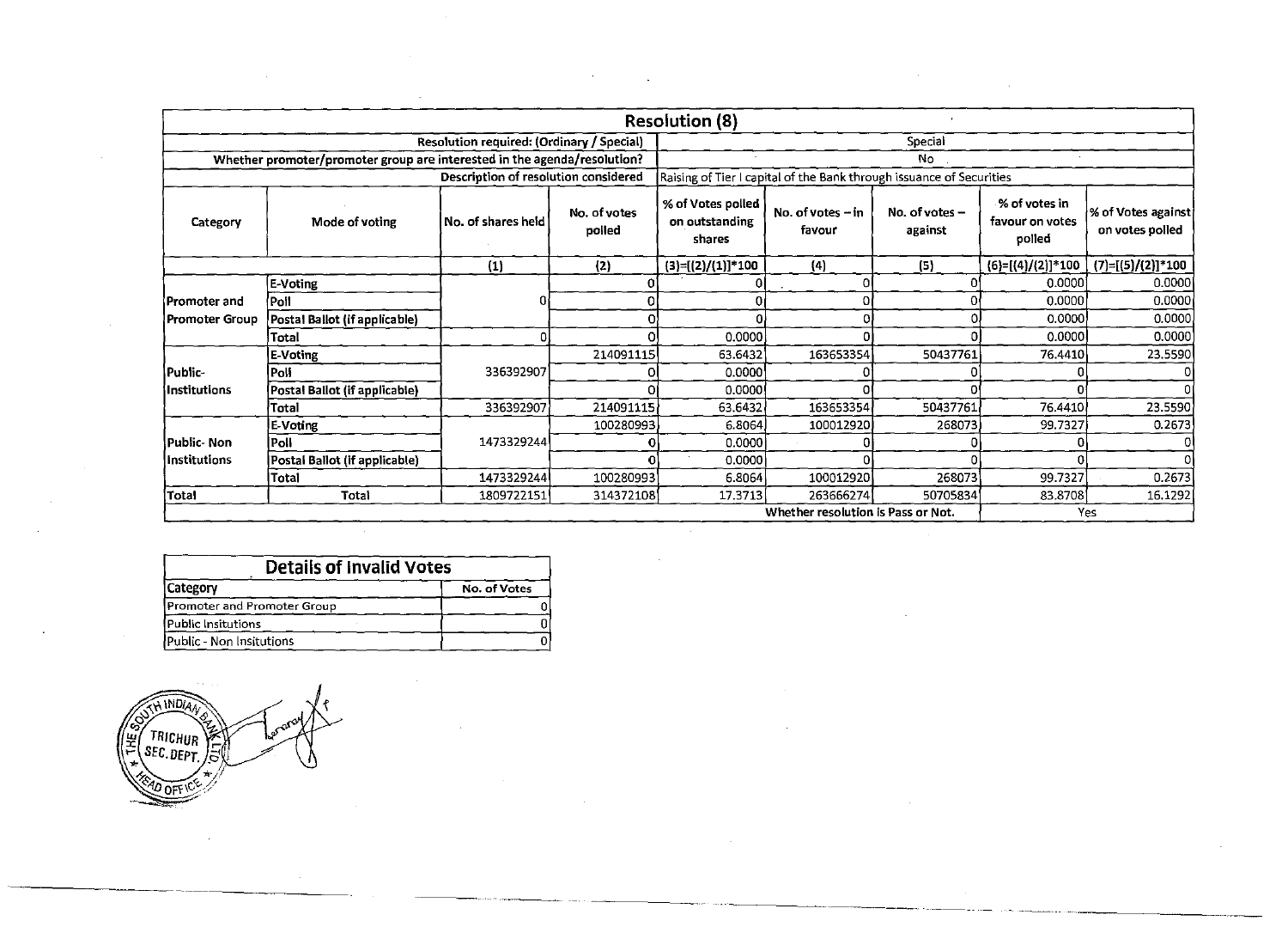| <b>Resolution (9)</b>                     |                                                                          |                                      |                        |                                                                                      |                               |                           |                                            |                                       |
|-------------------------------------------|--------------------------------------------------------------------------|--------------------------------------|------------------------|--------------------------------------------------------------------------------------|-------------------------------|---------------------------|--------------------------------------------|---------------------------------------|
| Resolution required: (Ordinary / Special) |                                                                          |                                      |                        | Special                                                                              |                               |                           |                                            |                                       |
|                                           | Whether promoter/promoter group are interested in the agenda/resolution? |                                      |                        |                                                                                      |                               | No                        |                                            |                                       |
|                                           |                                                                          | Description of resolution considered |                        | Raising of funds by issue of bonds/debentures/securities on private placement basis. |                               |                           |                                            |                                       |
| Category                                  | Mode of voting                                                           | No. of shares held                   | No. of votes<br>polled | % of Votes polled<br>on outstanding<br>shares                                        | No. of votes $-$ in<br>favour | No. of votes -<br>against | % of votes in<br>favour on votes<br>polled | % of Votes against<br>on votes polled |
|                                           |                                                                          | (1)                                  | (2)                    | $(3)=[(2)/(1)]*100$                                                                  | (4)                           | (5)                       | $(6)=[(4)/(2)]*100$                        | $(7)=[(5)/(2)]*100$                   |
|                                           | E-Voting                                                                 |                                      |                        |                                                                                      |                               | Ð                         | 0.0000                                     | 0.0000                                |
| Promoter and                              | Poll                                                                     |                                      | $\sim$                 |                                                                                      |                               |                           | 0.0000                                     | 0.0000                                |
| !Promoter Group                           | Postal Ballot (if applicable)                                            |                                      |                        |                                                                                      |                               |                           | 0.0000                                     | 0.0000                                |
|                                           | Total                                                                    |                                      |                        | 0.0000                                                                               |                               |                           | 0.0000                                     | 0.0000                                |
|                                           | E-Voting                                                                 |                                      | 214091115              | 63.6432                                                                              | 214091115                     |                           | 100.0000                                   | 0.0000                                |
| /Public-                                  | Poli                                                                     | 336392907                            |                        | 0.0000                                                                               |                               |                           |                                            |                                       |
| lnstitutions!                             | Postal Ballot (if applicable)                                            |                                      |                        | 0.0000                                                                               |                               |                           |                                            |                                       |
|                                           | Total                                                                    | 336392907                            | 214091115              | 63.6432                                                                              | 214091115                     | n                         | 100.0000                                   | 0.0000                                |
|                                           | E-Voting                                                                 |                                      | 100279160              | 6.8063                                                                               | 100198862                     | 80298                     | 99.9199                                    | 0.0801                                |
| Public-Non                                | Poll                                                                     | 1473329244                           |                        | 0.0000                                                                               |                               |                           |                                            |                                       |
| {Institutions                             | Postal Ballot (if applicable)                                            |                                      |                        | 0.0000                                                                               |                               |                           |                                            |                                       |
|                                           | Total                                                                    | 1473329244                           | 100279160              | 6.8063                                                                               | 100198862                     | 80298                     | 99.9199                                    | 0.0801                                |
| Total                                     | Total                                                                    | 1809722151                           | 314370275              | 17.3712                                                                              | 314289977                     | 80298                     | 99.9745                                    | 0.0255                                |
|                                           |                                                                          |                                      |                        | Whether resolution is Pass or Not.                                                   |                               |                           | Yes                                        |                                       |

| <b>Details of Invalid Votes</b> |              |  |  |  |
|---------------------------------|--------------|--|--|--|
| <b>Category</b>                 | No. of Votes |  |  |  |
| Promoter and Promoter Group     |              |  |  |  |
| Public Insitutions              |              |  |  |  |
| Public - Non Insitutions        |              |  |  |  |

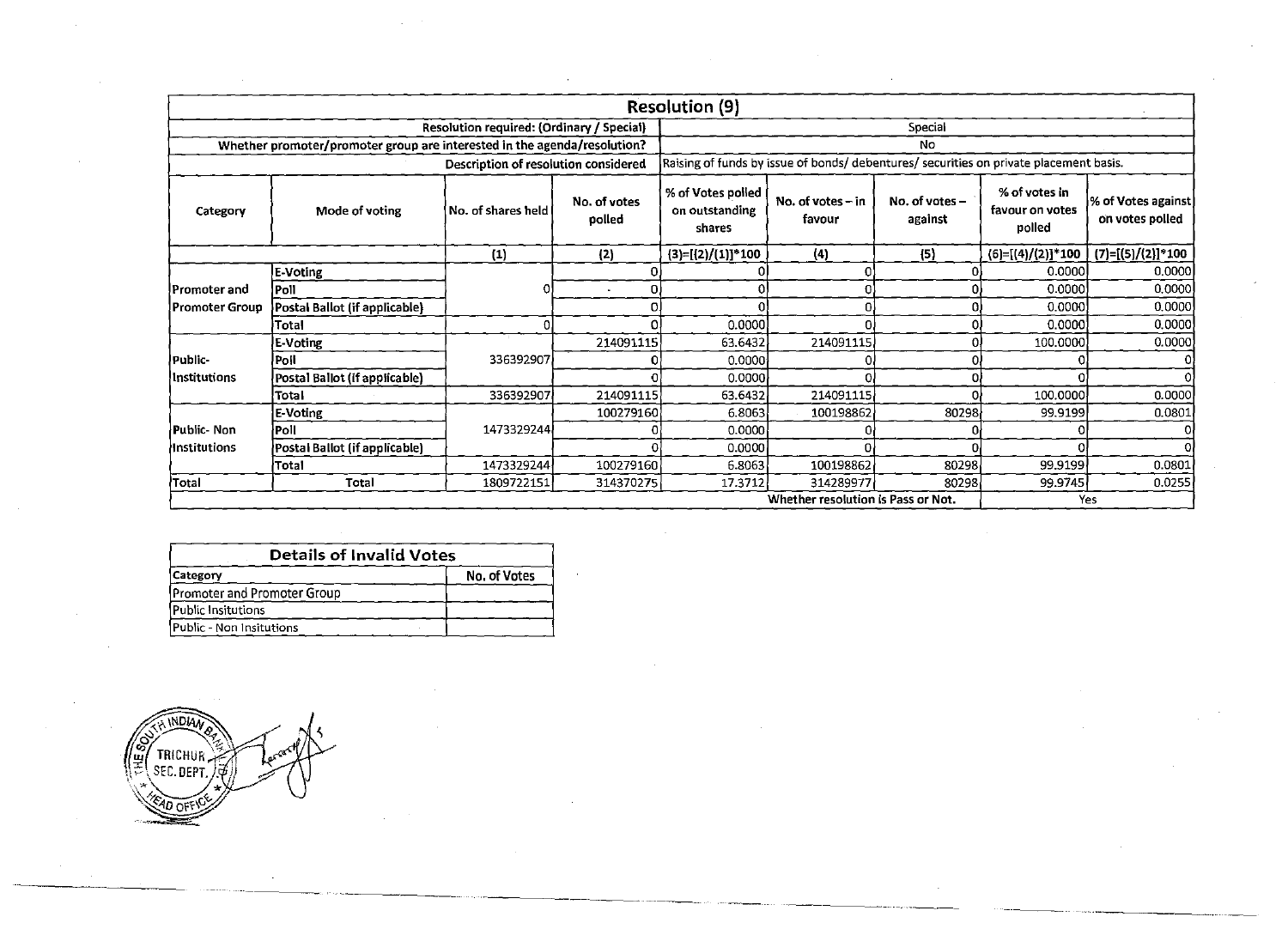| <b>Resolution (10)</b> |                                                                          |                                           |                        |                                               |                                                                |                             |                                            |                                       |
|------------------------|--------------------------------------------------------------------------|-------------------------------------------|------------------------|-----------------------------------------------|----------------------------------------------------------------|-----------------------------|--------------------------------------------|---------------------------------------|
|                        |                                                                          | Resolution required: (Ordinary / Special) |                        |                                               |                                                                | Special                     |                                            |                                       |
|                        | Whether promoter/promoter group are interested in the agenda/resolution? |                                           |                        |                                               |                                                                | No                          |                                            |                                       |
|                        |                                                                          | Description of resolution considered      |                        |                                               | For increasing foreign investment limit under NRI/PIO category |                             |                                            |                                       |
| Category               | Mode of voting                                                           | No. of shares held                        | No. of votes<br>polled | % of Votes polled<br>on outstanding<br>shares | No. of votes – in<br>favour                                    | No. of votes $-$<br>against | % of votes in<br>favour on votes<br>polled | % of Votes against<br>on votes polled |
|                        |                                                                          | $(1)$                                     | (2)                    | $(3)=[(2)/(1)]*100$                           | (4)                                                            | (5)                         | $(6)=[(4)/(2)]*100$                        | $(7)=(5)/(2)]*100$                    |
|                        | E-Voting                                                                 |                                           |                        |                                               |                                                                |                             | 0.0000                                     | 0.0000                                |
| <b>Promoter and</b>    | Poll                                                                     |                                           |                        |                                               |                                                                |                             | 0.0000                                     | 0.0000                                |
| <b>!Promoter Group</b> | Postal Ballot (if applicable)                                            |                                           |                        |                                               |                                                                |                             | 0.0000                                     | 0.0000                                |
|                        | Total                                                                    |                                           |                        | 0.0000                                        |                                                                |                             | 0.0000                                     | 0.0000                                |
|                        | <b>E-Voting</b>                                                          |                                           | 214091115              | 63.6432                                       | 214091115                                                      |                             | 100,0000                                   | 0.0000                                |
| Public-                | Poli                                                                     | 336392907                                 |                        | 0.0000                                        |                                                                |                             |                                            |                                       |
| Institutions           | Postal Ballot (if applicable)                                            |                                           |                        | 0.00001                                       |                                                                |                             |                                            |                                       |
|                        | Total                                                                    | 336392907                                 | 214091115              | 63.6432                                       | 214091115                                                      |                             | 100.0000                                   | 0.0000                                |
|                        | E-Voting                                                                 |                                           | 100279127              | 6.8063                                        | 100163676                                                      | 115451                      | 99.8849                                    | 0.1151                                |
| lPublic- Non           | <b>Poll</b>                                                              | 1473329244                                |                        | 0.0000                                        |                                                                |                             |                                            |                                       |
| Institutions           | Postal Ballot (if applicable)                                            |                                           |                        | 0.0000                                        |                                                                |                             |                                            |                                       |
|                        | Total                                                                    | 1473329244                                | 100279127              | 6.8063                                        | 100163676                                                      | 115451                      | 99.8849                                    | 0.1151                                |
| Total                  | <b>Total</b>                                                             | 1809722151                                | 314370242              | 17.3712                                       | 314254791                                                      | 115451                      | 99.9633                                    | 0.0367                                |
|                        |                                                                          |                                           |                        |                                               | Whether resolution is Pass or Not.                             |                             |                                            | Yes                                   |

| <b>Details of Invalid Votes</b> |  |  |  |  |  |
|---------------------------------|--|--|--|--|--|
| No. of Votes<br> Category       |  |  |  |  |  |
| Promoter and Promoter Group     |  |  |  |  |  |
| Public Insitutions              |  |  |  |  |  |
| Public - Non Insitutions        |  |  |  |  |  |



~----~-·---~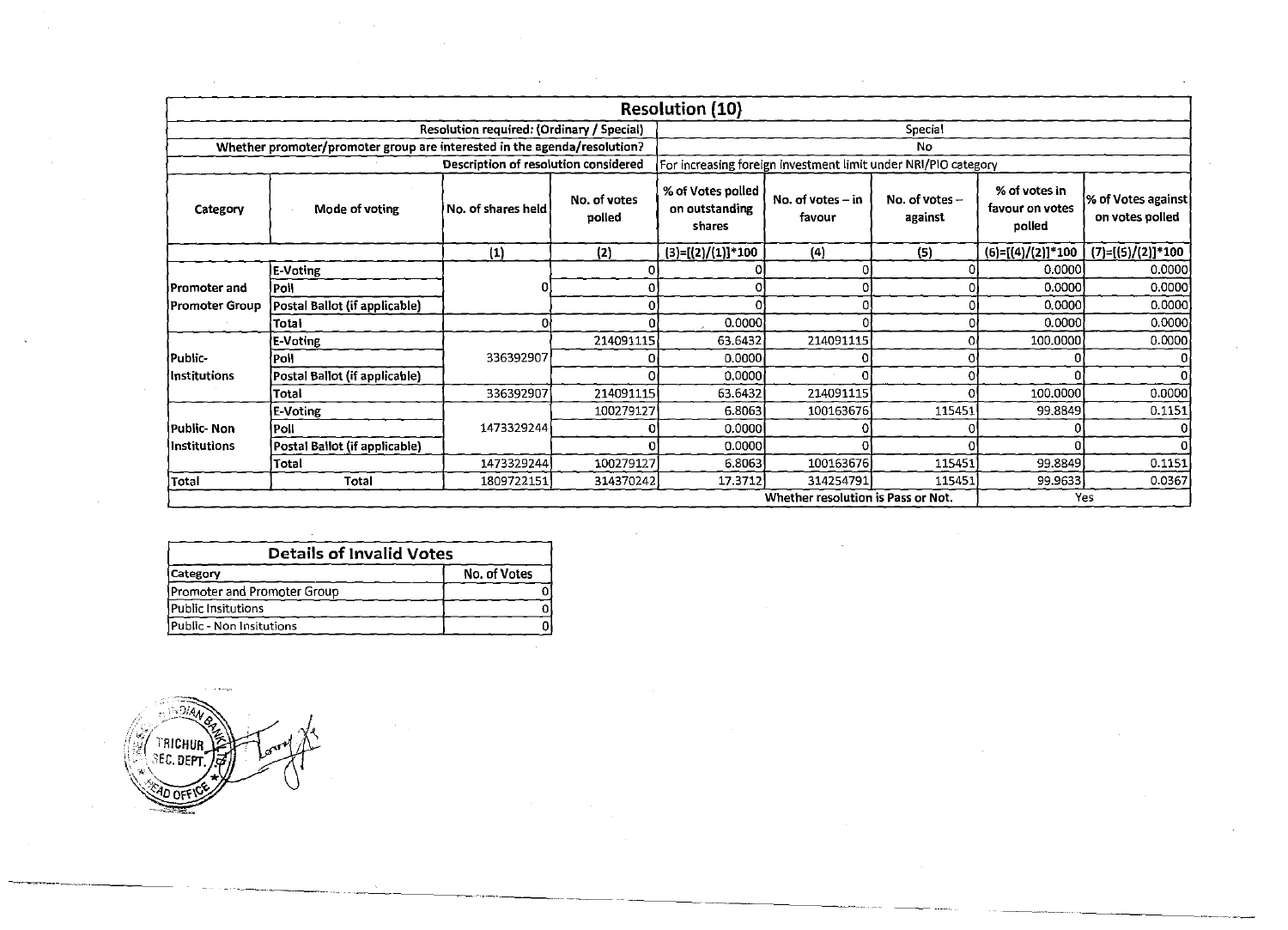|                |                                                                          |                                                                  |                        | <b>Resolution (11)</b>                        |                                            |                             |                                            |                                       |  |  |  |
|----------------|--------------------------------------------------------------------------|------------------------------------------------------------------|------------------------|-----------------------------------------------|--------------------------------------------|-----------------------------|--------------------------------------------|---------------------------------------|--|--|--|
|                |                                                                          | Resolution required: (Ordinary / Special)                        |                        |                                               |                                            | Special                     |                                            |                                       |  |  |  |
|                | Whether promoter/promoter group are interested in the agenda/resolution? |                                                                  |                        |                                               | No                                         |                             |                                            |                                       |  |  |  |
|                |                                                                          |                                                                  |                        |                                               | Amendment in Employees Stock Option Scheme |                             |                                            |                                       |  |  |  |
| Category       | Mode of voting                                                           | No. of shares held                                               | No. of votes<br>polled | % of Votes polled<br>on outstanding<br>shares | No. of votes $-$ in<br>favour              | No. of votes $-$<br>against | % of votes in<br>favour on votes<br>polled | % of Votes against<br>on votes polled |  |  |  |
|                |                                                                          | (1)                                                              | (2)                    | $(3)=[(2)/(1)]*100$                           | $\{4\}$                                    | (5)                         | (6)=[(4)/(2)]*100                          | $(7)=[(5)/(2)]*100$                   |  |  |  |
|                | E-Voting                                                                 |                                                                  |                        |                                               |                                            |                             | 0.0000                                     | 0.0000                                |  |  |  |
| lPromoter and  | Poll                                                                     | 336392907<br>336392907<br>1473329244<br>1473329244<br>1809722151 |                        |                                               |                                            |                             | 0.0000                                     | 0.0000                                |  |  |  |
| Promoter Group | Postal Ballot (if applicable)                                            |                                                                  | ΩI                     |                                               |                                            |                             | 0.0000                                     | 0.0000                                |  |  |  |
|                | Total                                                                    |                                                                  |                        | 0.0000                                        |                                            |                             | 0.0000                                     | 0.0000                                |  |  |  |
|                | E-Voting                                                                 |                                                                  | 155771883              | 46.3065                                       | 109277371                                  | 46494512                    | 70.1522                                    | 29.8478                               |  |  |  |
| Public-        | Poll                                                                     |                                                                  |                        | 0.0000                                        |                                            |                             |                                            |                                       |  |  |  |
| Institutions   | Postal Ballot (if applicable)                                            |                                                                  |                        | 0.0000                                        |                                            |                             |                                            |                                       |  |  |  |
|                | Total                                                                    |                                                                  | 155771883              | 46.3065                                       | 109277371                                  | 46494512                    | 70.1522                                    | 29.8478                               |  |  |  |
|                | E-Voting                                                                 |                                                                  | 100280499              | 6.8064                                        | 99778527                                   | 501972                      | 99.4994                                    | 0.5006                                |  |  |  |
| Public- Non    | Poll                                                                     | Description of resolution considered                             |                        | 0.0000                                        |                                            |                             |                                            |                                       |  |  |  |
| linstitutions  | Postal Ballot (if applicable)                                            |                                                                  |                        | 0.0000                                        |                                            |                             |                                            |                                       |  |  |  |
|                | Total                                                                    |                                                                  | 100280499              | 6.8064                                        | 99778527                                   | 501972                      | 99.4994                                    | 0.5006                                |  |  |  |
| Total          | Total                                                                    |                                                                  | 256052382              | 14.1487                                       | 209055898                                  | 46996484                    | 81,6458                                    | 18.3542                               |  |  |  |
|                |                                                                          |                                                                  |                        |                                               | Whether resolution is Pass or Not.         |                             |                                            | Yes                                   |  |  |  |

 $\hat{\mathcal{L}}^{\text{in}}$ 

 $\sim 10^{-1}$ 

 $\frac{1}{2}$ 

 $\sim 10^{-1}$ 

 $\sim 10^6$ 

 $\sim 10^{-1}$ 

| <b>Details of Invalid Votes</b> |              |  |  |  |  |  |
|---------------------------------|--------------|--|--|--|--|--|
| (Category                       | No. of Votes |  |  |  |  |  |
| Promoter and Promoter Group     |              |  |  |  |  |  |
| iPublic Insitutions             |              |  |  |  |  |  |
| [Public - Non Insitutions       |              |  |  |  |  |  |

 $\mathcal{L}(\mathcal{L}(\mathcal{L}(\mathcal{L}(\mathcal{L}(\mathcal{L}(\mathcal{L}(\mathcal{L}(\mathcal{L}(\mathcal{L}(\mathcal{L}(\mathcal{L}(\mathcal{L}(\mathcal{L}(\mathcal{L}(\mathcal{L}(\mathcal{L}(\mathcal{L}(\mathcal{L}(\mathcal{L}(\mathcal{L}(\mathcal{L}(\mathcal{L}(\mathcal{L}(\mathcal{L}(\mathcal{L}(\mathcal{L}(\mathcal{L}(\mathcal{L}(\mathcal{L}(\mathcal{L}(\mathcal{L}(\mathcal{L}(\mathcal{L}(\mathcal{L}(\mathcal{L}(\mathcal{$ 



 $\mathcal{L}^{\text{max}}_{\text{max}}$  and  $\mathcal{L}^{\text{max}}_{\text{max}}$  and  $\mathcal{L}^{\text{max}}_{\text{max}}$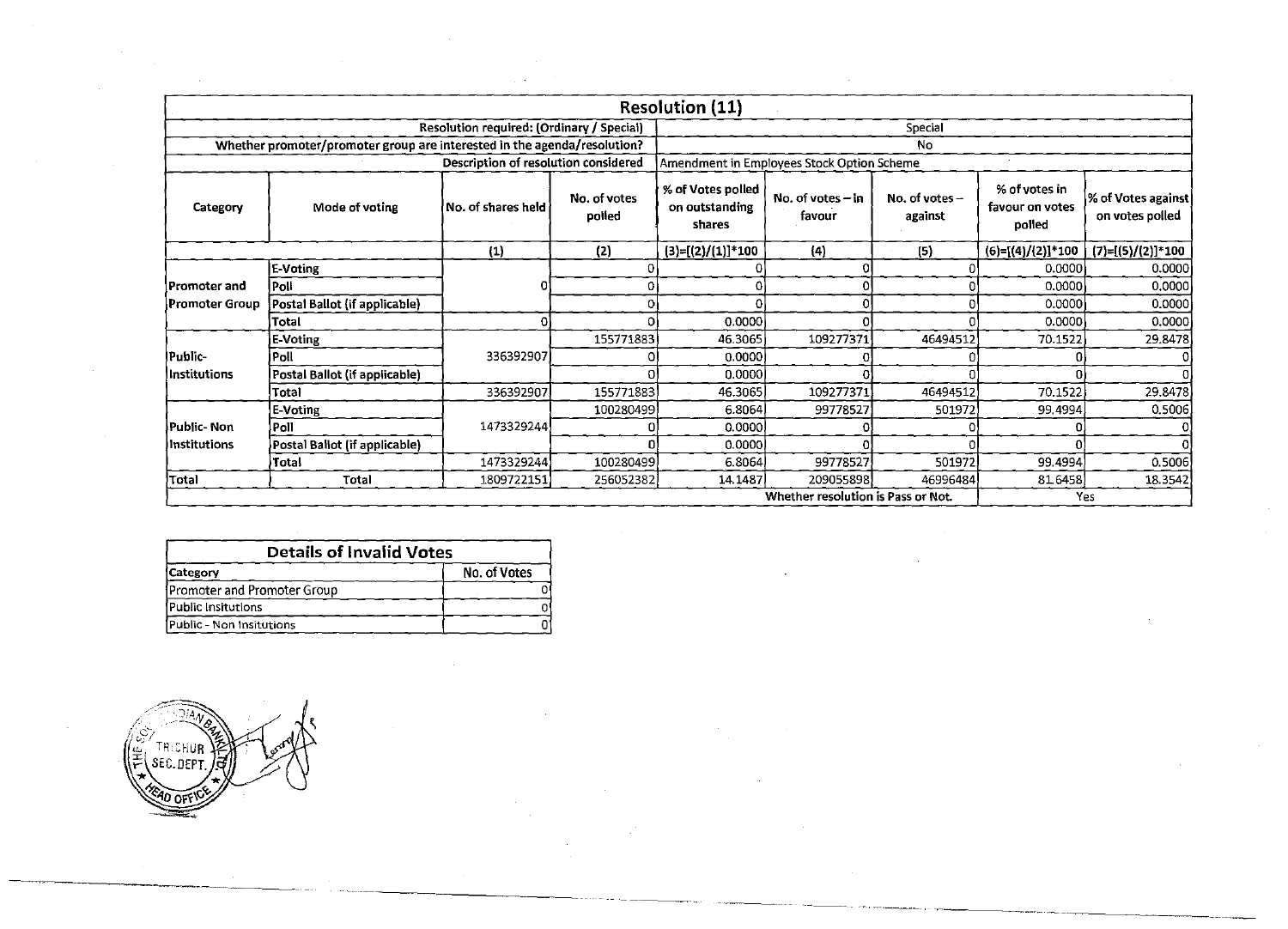|                     |                                                                          |                                           |                        | <b>Resolution (12)</b>                        |                                                                          |                           |                                            |                                       |   |  |  |
|---------------------|--------------------------------------------------------------------------|-------------------------------------------|------------------------|-----------------------------------------------|--------------------------------------------------------------------------|---------------------------|--------------------------------------------|---------------------------------------|---|--|--|
|                     |                                                                          | Resolution required: (Ordinary / Special) | Special                |                                               |                                                                          |                           |                                            |                                       |   |  |  |
|                     | Whether promoter/promoter group are interested in the agenda/resolution? |                                           |                        | No                                            |                                                                          |                           |                                            |                                       |   |  |  |
|                     |                                                                          | Description of resolution considered      |                        |                                               | Ratification for amendment of Object clause of Memorandum of Association |                           |                                            |                                       |   |  |  |
| Category            | Mode of voting                                                           | No. of shares held                        | No. of votes<br>polled | % of Votes polled<br>on outstanding<br>shares | No. of votes $-$ in<br>favour                                            | No. of votes -<br>against | % of votes in<br>favour on votes<br>polled | % of Votes against<br>on votes polled |   |  |  |
|                     |                                                                          | (1)                                       | (2)                    | $(3)=[(2)/(1)]*100$                           | (4)                                                                      | (5)                       | $(6)=[(4)/(2)]*100$                        | $(7)=[(5)/(2)]*100$                   |   |  |  |
|                     | E-Voting                                                                 |                                           |                        |                                               |                                                                          |                           | 0.0000                                     | 0.0000                                |   |  |  |
| Promoter and        | (Poll                                                                    | Ω                                         | ΩI                     |                                               |                                                                          |                           | 0.0000                                     | 0.0000                                |   |  |  |
| Promoter Group      | Postal Ballot (if applicable)                                            |                                           |                        |                                               |                                                                          |                           | 0.0000                                     | 0.0000                                |   |  |  |
|                     | Total                                                                    |                                           |                        | 0.0000                                        |                                                                          |                           | 0.0000                                     | 0.0000                                |   |  |  |
|                     | E-Voting                                                                 |                                           | 214091115              | 63.6432                                       | 214091115                                                                |                           | 100.0000                                   | 0.0000                                |   |  |  |
| Public-             | Poll                                                                     | 336392907                                 |                        |                                               | 0.0000                                                                   |                           |                                            |                                       | 0 |  |  |
| <b>Institutions</b> | Postal Ballot (if applicable)                                            |                                           |                        | 0.0000                                        |                                                                          |                           |                                            |                                       |   |  |  |
|                     | Total                                                                    | 336392907                                 | 214091115              | 63.6432                                       | 214091115                                                                |                           | 100.0000                                   | 0.0000                                |   |  |  |
|                     | <b>E-Voting</b>                                                          |                                           | 100281395              | 6.8064                                        | 100060005                                                                | 221390                    | 99.7792                                    | 0.2208                                |   |  |  |
| Public-Non          | Poll                                                                     | 1473329244                                |                        | 0.0000                                        |                                                                          |                           |                                            | 0                                     |   |  |  |
| Institutions        | Postal Ballot (if applicable)                                            |                                           |                        | 0.0000                                        |                                                                          |                           |                                            | $\Omega$                              |   |  |  |
|                     | Total                                                                    | 1473329244                                | 100281395              | 6.8064                                        | 100060005                                                                | 221390                    | 99.7792                                    | 0.2208                                |   |  |  |
| Total               | Total                                                                    | 1809722151                                | 314372510              | 17.3713                                       | 314151120                                                                | 221390                    | 99.9296                                    | 0.0704                                |   |  |  |
|                     |                                                                          |                                           |                        |                                               | Whether resolution is Pass or Not.                                       |                           |                                            | Yes                                   |   |  |  |

 $\bar{z}$ 

| <b>Details of Invalid Votes</b> |              |  |  |  |  |  |
|---------------------------------|--------------|--|--|--|--|--|
| Category                        | No. of Votes |  |  |  |  |  |
| Promoter and Promoter Group     |              |  |  |  |  |  |
| Public Insitutions              |              |  |  |  |  |  |
| Public - Non Insitutions        |              |  |  |  |  |  |

 $\sim$ 



--------------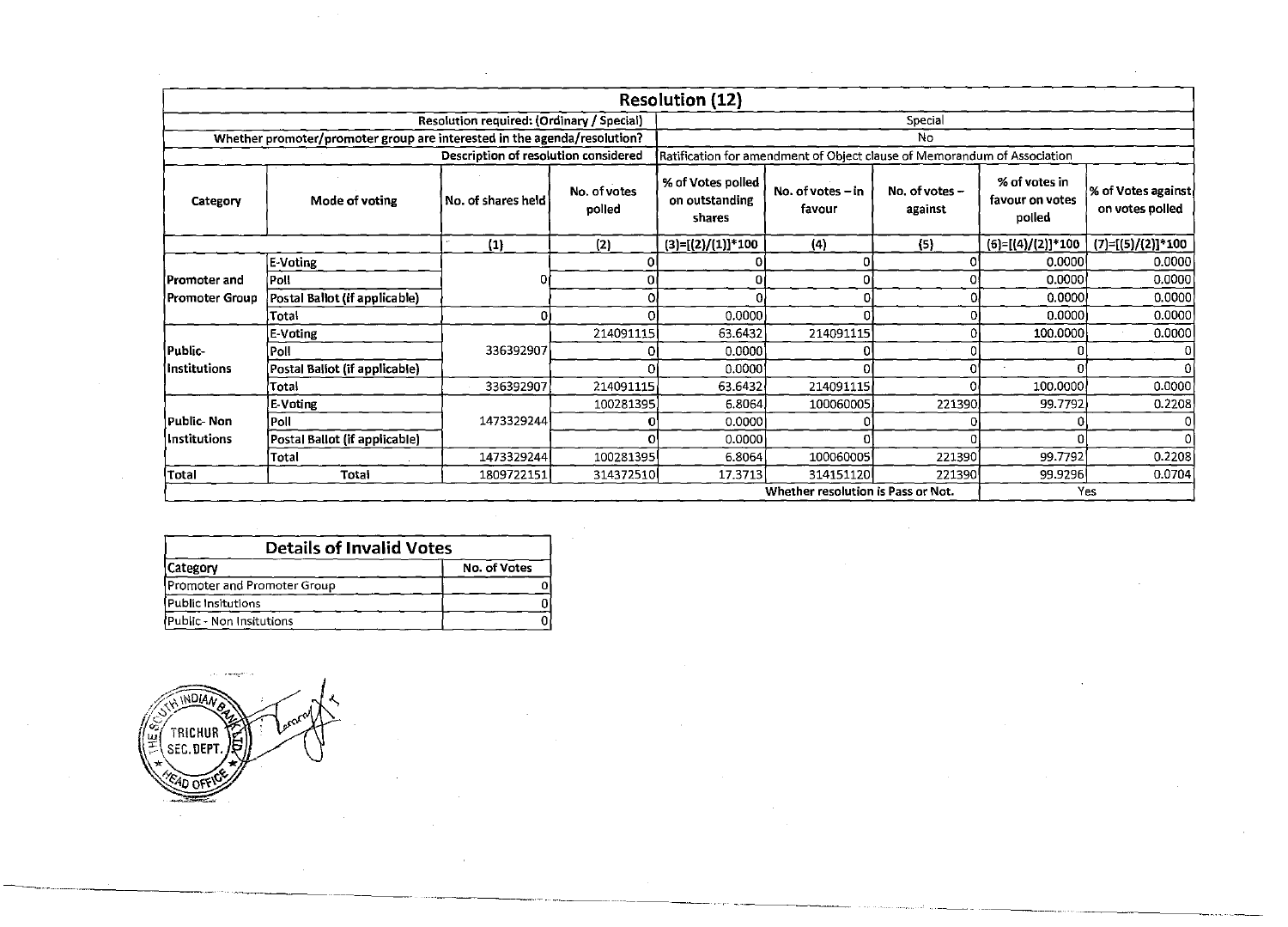|                                          |                                                                                                                                                                                 |                                           |           | <b>Resolution (13)</b>               |                                    |                                            |                                       |                     |
|------------------------------------------|---------------------------------------------------------------------------------------------------------------------------------------------------------------------------------|-------------------------------------------|-----------|--------------------------------------|------------------------------------|--------------------------------------------|---------------------------------------|---------------------|
|                                          |                                                                                                                                                                                 | Resolution required: (Ordinary / Special) |           |                                      |                                    | Special                                    |                                       |                     |
|                                          | Whether promoter/promoter group are interested in the agenda/resolution?                                                                                                        |                                           |           |                                      |                                    | No                                         |                                       |                     |
|                                          |                                                                                                                                                                                 | Description of resolution considered      |           | Amendment of Articles of Association |                                    |                                            |                                       |                     |
| Category                                 | % of Votes polled<br>No. of votes $-$ in<br>No. of votes<br>No. of votes $-$<br>Mode of voting<br>on outstanding<br>No. of shares held<br>polled<br>favour<br>against<br>shares |                                           |           |                                      |                                    | % of votes in<br>favour on votes<br>polled | % of Votes against<br>on votes polled |                     |
|                                          |                                                                                                                                                                                 | (1)                                       | (2)       | $(3)=[(2)/(1)]*100$                  | (4)                                | (5)                                        | $(6)=[(4)/(2)]*100$                   | $(7)=[(5)/(2)]*100$ |
|                                          | E-Voting                                                                                                                                                                        |                                           |           | 0                                    | n.                                 | Ω                                          | 0.0000                                | 0.0000              |
|                                          | Poll                                                                                                                                                                            |                                           | O         | $\Omega$                             |                                    | O                                          | 0.0000                                | 0.0000              |
| <b>Promoter Group</b>                    | Postal Ballot (if applicable)                                                                                                                                                   |                                           | വ         |                                      |                                    | Ω                                          | 0.0000                                | 0.0000              |
| lPromoter and<br>Public-<br>Institutions | Total                                                                                                                                                                           | 0                                         | Ωl        | 0.0000                               |                                    | 0                                          | 0.0000                                | 0.0000              |
|                                          | E-Voting                                                                                                                                                                        |                                           | 155771883 | 46.3065                              | 155771883                          | n                                          | 100.0000                              | 0.0000              |
|                                          | lPoll.                                                                                                                                                                          | 336392907                                 |           | 0.0000                               |                                    |                                            |                                       | C                   |
|                                          | Postal Ballot (if applicable)                                                                                                                                                   |                                           | ΩI        | 0.0000                               | n                                  | 0                                          |                                       | $\Omega$            |
|                                          | Total                                                                                                                                                                           | 336392907                                 | 155771883 | 46.3065                              | 155771883                          | Ω                                          | 100.0000                              | 0.0000              |
|                                          | E-Voting                                                                                                                                                                        |                                           | 100281552 | 6.8065                               | 100051991                          | 229561                                     | 99.7711                               | 0.2289              |
| Public Non                               | Poll                                                                                                                                                                            | 1473329244<br>1473329244<br>1809722151    |           | 0.0000                               |                                    |                                            |                                       | C                   |
| linstitutions                            | Postal Ballot (if applicable)                                                                                                                                                   |                                           |           | 0.0000                               |                                    |                                            |                                       | $\Omega$            |
|                                          | Total                                                                                                                                                                           |                                           | 100281552 | 6.8065                               | 100051991                          | 229561                                     | 99.7711                               | 0.2289              |
| Total                                    | Total                                                                                                                                                                           |                                           | 256053435 | 14.1488                              | 255823874                          | 229561                                     | 99.9103                               | 0.0897              |
|                                          |                                                                                                                                                                                 |                                           |           |                                      | Whether resolution is Pass or Not. |                                            |                                       | Yes                 |

 $\sim$   $\sim$ 

 $\mathcal{A}^{\mathcal{A}}$ 

 $\frac{1}{2}$ 

 $\sim$ 

| <b>Details of Invalid Votes</b> |              |  |  |  |  |
|---------------------------------|--------------|--|--|--|--|
| <b>Category</b>                 | No. of Votes |  |  |  |  |
| Promoter and Promoter Group     |              |  |  |  |  |
| Public Insitutions              |              |  |  |  |  |
| Public - Non Insitutions        |              |  |  |  |  |



 $\sim$   $\sim$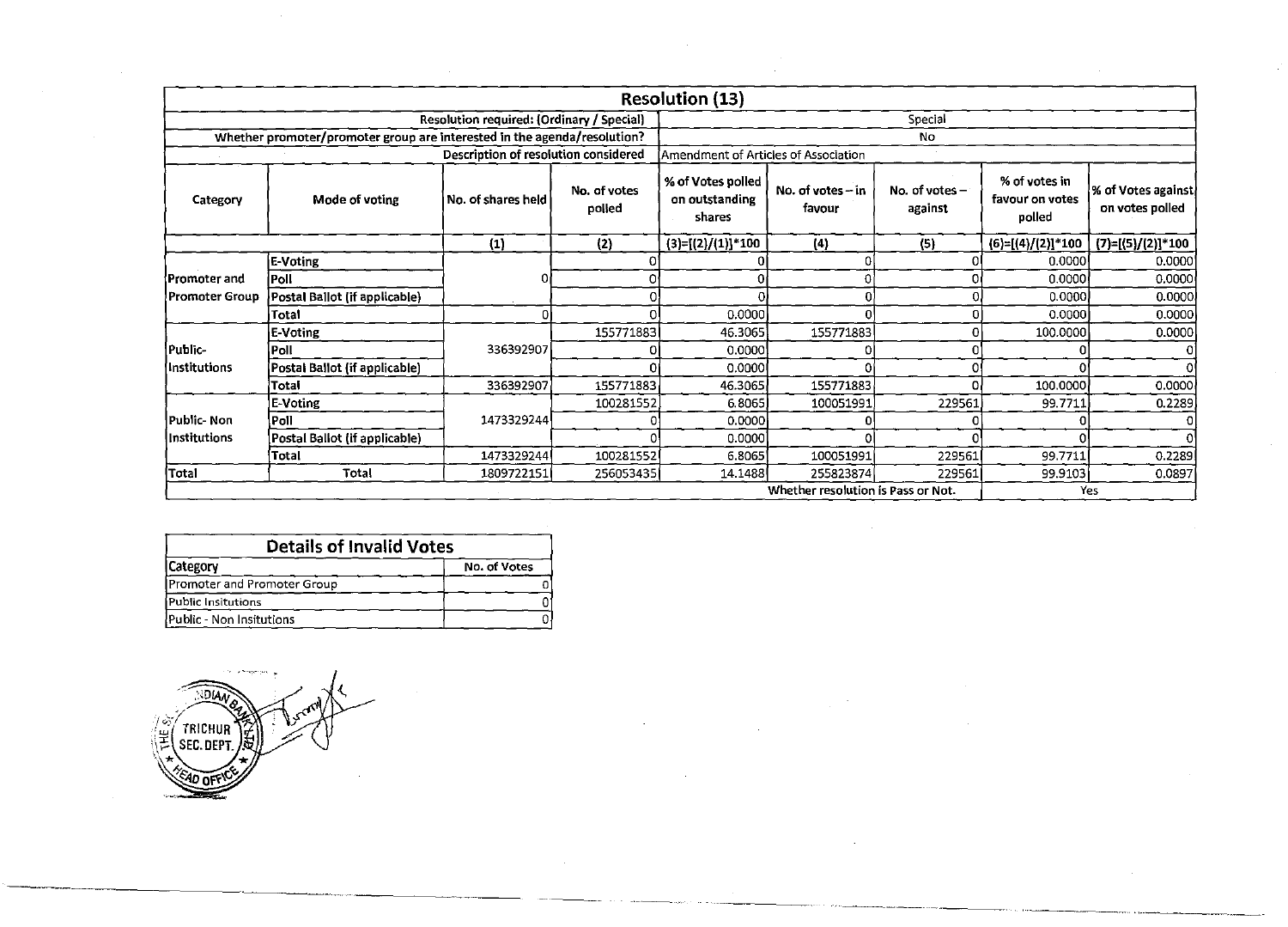

6SJ 2364A **Fonoth Road, Kaloor** Kochi, Emakolam - 682 Ol1

www,svjs.in lnfo@svjs.in f svjsassoc!ates@gmall.com +91 484 2950007 +91 484 2950009

DR

29.09..2020

To,

Mr. Salim Gangadharan Chairman The South Indian Bank Limited S I B House, Mission Quarters **T** B Road, Thrissur'680001

sir,

### **Sub: Report of the Scrutinizer on Remote Electronic Voting and Electronic Voting during the Annual General Meeting**

I., cs Vincent P.D., Company Secretary in Practice, holding Membership Number: FCS - 3067 and Certificate of Practice Number - 7940, Managing Partner, SVJS & Associates, Company Secretaries, 65/2364 A, Ponoth Road, Kaloor, Kochi, Ernakulam, Kerala- 682017 have been appointed by the Board of Directors of **THE SOUTH INDIAN BANK LIMITED (CIN: L65191KL1929PLC001017)** having Registered Office at SIB House, Mission Quarters, T B Road, Thrissur - 680001, as the Scrutinizer for the Electronic Voting in connection with resolutions included in the notice calling the 92nd Annual General Meeting of the shareholders of the Company held on Tuesday, the 29<sup>th</sup> day of September 2020 at 11.00 A.M. through Video Conferencing ("VC") / Other Audio Visual Means ("OAVM").

The Company has appointed National Securities Depository Limited (NSDL), as the Service Provider, for extending the facility for the Electronic Voting to the shareholders of the Company. BTS Consultancy Services Pvt. Ltd., Chennai is the Registrar and Share Transfer Agent of the Company.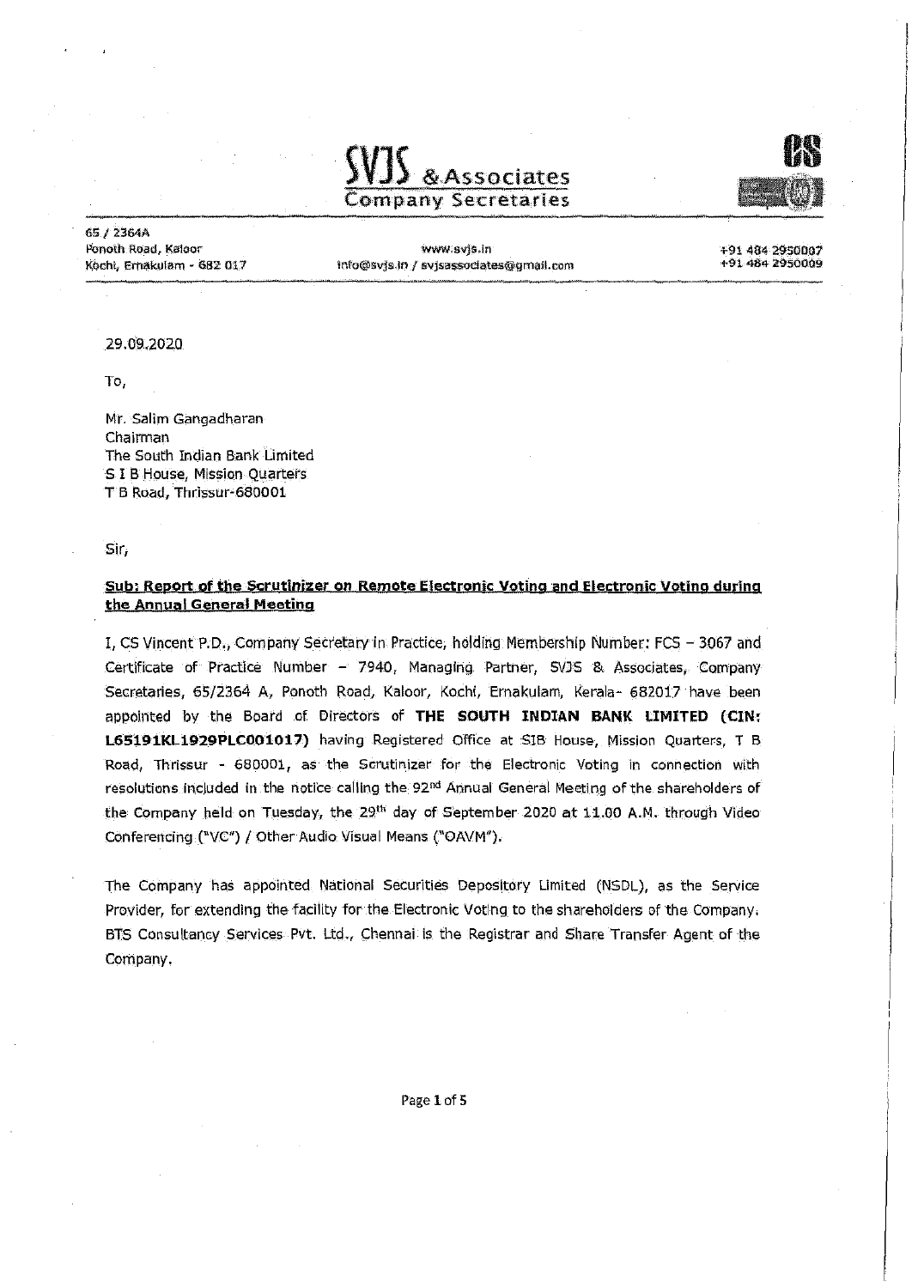



| 65 / 2364A                |                                         |                 |
|---------------------------|-----------------------------------------|-----------------|
| Ponoth Road, Kaloor       | WWW.Svis.in                             | +91 484 2950007 |
| Kochi, Emakulam - 682 017 | info@svjs.in / svjsassociates@gmail.com | +91 484 2950009 |

As the Scrutinizer, I report that in compliance of the provisions of Rule 20 (4) (vi) of the Companies (Management and Administration) Rules 2014, as amended, the above Remote Electronic Voting remained open to the members from Saturday, the 26"' day of September, 2020 at 9.00 A.M to Monday, the 28<sup>th</sup> day of September, 2020 at 5.00 P.M. Further the Remote E-Voting period was completed on the date preceding the date of Annual General Meeting.

At the Annual General Meeting, the Company facilitated the members present in meeting through VC/OAVM facility and have not cast their votes through Remote E-voting facility to cast their vote through E-voting facility provided during the Annual General Meeting in compliance with the provisions of Rule 20 (4) (viii) of the Companies (Management and Administration) Rules, 2014, as amended.

On completion of the E-Voting, in compliance of the provisions of Rule 20  $(4)$  (viii) and (xii) of the Companies (Management and Administration) Rules Z014, as amended, I have unblocked the votes on Tuesday, the 29<sup>th</sup> day of September, 2020.

#### **The following is the summary of e-voting result:**

|                                  |                                               |                                                | <b>ASSENT / IN FAVOUR OF</b>                   |                                                                                       |                            |                                                   | DISSENT /<br><b>AGAINST</b>                                   |
|----------------------------------|-----------------------------------------------|------------------------------------------------|------------------------------------------------|---------------------------------------------------------------------------------------|----------------------------|---------------------------------------------------|---------------------------------------------------------------|
| <b>Res</b><br>olut<br>ion<br>No. | <b>Subject Matter of</b><br><b>Resolution</b> | Total No.<br>of shares<br>through E-<br>voting | No. of<br><b>Votes</b><br>through E-<br>voting | $\%$ of<br>votes.<br>în<br>favour<br>on.<br><b>votes</b><br>throug<br>$hE-$<br>voting | % of<br>Paid Up<br>Capital | No. of<br><b>Votes</b><br>through<br>ъ-<br>voting | $%$ of<br>votes<br>against<br>on votes<br>through<br>E-voting |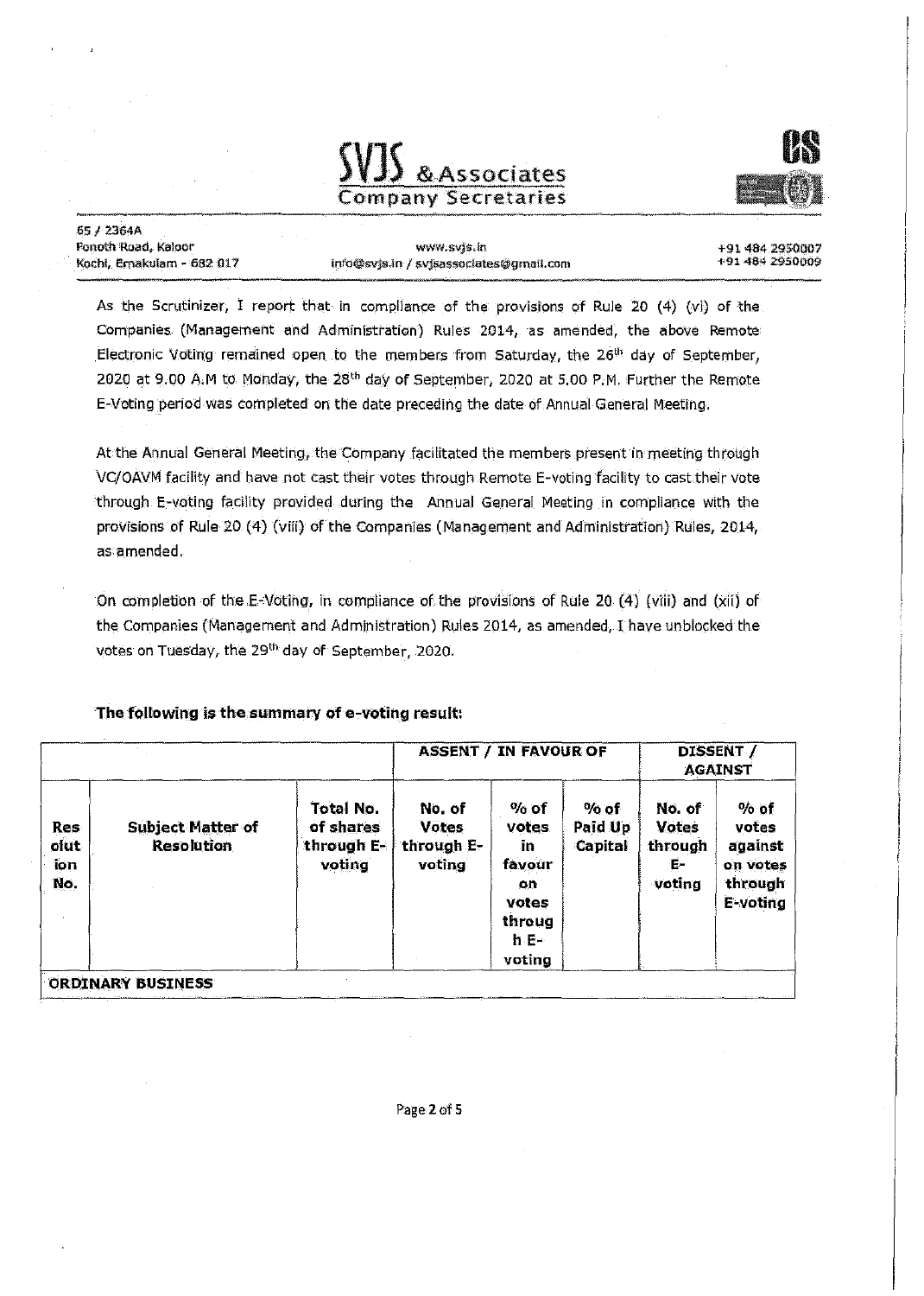| $\sqrt{J}$ & Associates    |  |  |
|----------------------------|--|--|
| <b>Company Secretaries</b> |  |  |

 $\sim 100$ 



 $\mathcal{A}^{\mathcal{A}}$ 

|                         | 65 / 2364A<br>Ponoth Road, Kaloor<br>Kochi, Ernakulam - 682 017                                                                                                                                                                                       |           | www.svis.in<br>Info@svjs.in / svjsassociates@gmail.com |       |       |        | +91 484 2950007<br>1914842950009 |
|-------------------------|-------------------------------------------------------------------------------------------------------------------------------------------------------------------------------------------------------------------------------------------------------|-----------|--------------------------------------------------------|-------|-------|--------|----------------------------------|
| 1                       | Adoption<br>o <sub>f</sub><br>Audited<br>Financial Statements for the<br>year ended March 31, 2020<br>along with reports of the<br>Board of Directors and the<br>Auditors' thereon.                                                                   | 313274972 | 313230641                                              | 99.99 | 17.31 | 44331  | 0.01                             |
| $\mathbf{2}$            | Appointment of Mr. Paul<br>Antony (DIN: 02239492) as<br>Director of the Bank, liable<br>to retire by rotation, in<br>place of Mr. Achal Kumar<br>Gupta (DIN: 02192183)<br>who retires by rotation and<br>does not offer himself for<br>re-appointment | 314373222 | 313873051                                              | 99.84 | 17.34 | 500171 | 0.16                             |
| $\overline{\mathbf{3}}$ | Ratification of appointment<br>٥f<br>Statutory<br>Central<br>Auditors, M/s VARMA &<br>Chartered<br>VARMA,<br>Accountants,<br>Kochi (Firm<br>Registration<br>Number<br>0045325),<br>and<br>of<br>fixation<br>their<br>remuneration                     | 314373110 | 314266444                                              | 99.97 | 17.37 | 106666 | 0.03                             |
|                         | <b>SPECIAL BUSINESS (Ordinary Resolution)</b>                                                                                                                                                                                                         |           |                                                        |       |       |        |                                  |
| 4                       | Board<br>Authorising<br>to<br><b>Appoint Branch Auditors</b>                                                                                                                                                                                          | 314373233 | 314272803                                              | 99.97 | 17.37 | 100430 | 0.03                             |
| 5                       | To take on record the<br>from<br>Reserve<br>approval<br>Bank of India for re-<br>appointment of Mr.<br>Salim Gangadharan (DIN:<br>06796232)<br>Non-<br>as                                                                                             | 314371604 | 313538847                                              | 99.74 | 17.33 | 832757 | 0.26                             |

Page 3 of 5

Executive - Part time Chairman of the Bank and to approve his

**remuneration.**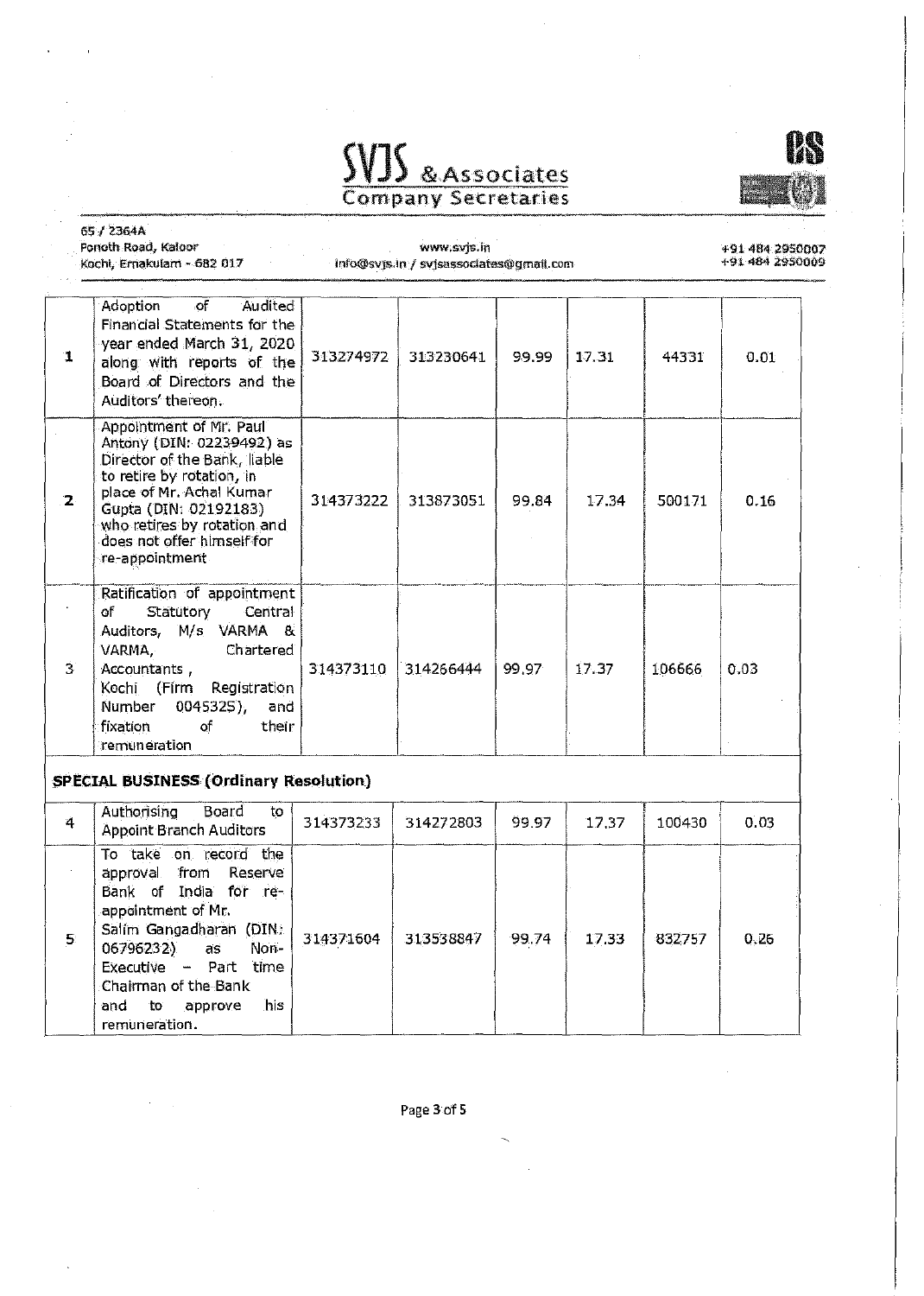|    | Ponoth Road, Kaloor<br>Kochi, Ernakulam - 682 017<br>Ramakrishnan<br>Director and<br>6<br>the Bank<br>în<br>Increase<br>from<br>capital<br>7<br>only)<br>crore<br>to<br>Crore only)<br><b>SPECIAL BUSINESS (Special Resolution)</b><br>оf<br><b>Securities</b><br>for<br>8.<br>the<br>aggregate<br><b>Crore</b><br>bonds/<br>of<br>securities<br>on<br>9<br>amount not | Info@svjs.in / svjsassociates@gmail.com | +91 484 2950007<br>+91 484 2950009 |       |       |              |       |
|----|------------------------------------------------------------------------------------------------------------------------------------------------------------------------------------------------------------------------------------------------------------------------------------------------------------------------------------------------------------------------|-----------------------------------------|------------------------------------|-------|-------|--------------|-------|
|    |                                                                                                                                                                                                                                                                                                                                                                        |                                         |                                    |       |       |              |       |
|    | Appointment of Mr. Murali<br>(DIM:<br>01028298), as Managing<br>Chief Executive Officer of                                                                                                                                                                                                                                                                             | 314371689                               | 311676460                          | 99.14 | 17.22 | 2695229      | 0.86  |
|    | Authorised<br>Rs.<br>250,00,00,000/- (Rupees<br>Two Hundred and Fifty<br>Rs.<br>350,00,00,000/- (Rupees<br>Three Hundred and Fifty                                                                                                                                                                                                                                     | 314372054                               | 314056736                          | 99.90 | 17.35 | 315318       | 0.10  |
|    |                                                                                                                                                                                                                                                                                                                                                                        |                                         |                                    |       |       |              |       |
|    | Raising of Tier I capital of<br>the Bank through issuance<br>an<br>amount not exceeding in<br>Rs.750                                                                                                                                                                                                                                                                   | 314372108                               | 263666274                          | 83.87 | 14.57 | 5070583<br>4 | 16.13 |
|    | Raising of funds by issue<br>debentures/<br>private<br>placement basis for an<br>exceeding<br>Rs.500 Crore                                                                                                                                                                                                                                                             | 314370275                               | 314289977                          | 99.97 | 17.37 | 80298        | 0.03  |
| 10 | foreign<br>Increasing<br>investment limit<br>under<br>NRI/PIO category                                                                                                                                                                                                                                                                                                 | 314370242                               | 314254791                          | 99.96 | 17.36 | 115451       | 0.04  |
| 11 | Amendments<br>İn.<br>Employees Stock Option<br>Scheme.                                                                                                                                                                                                                                                                                                                 | 256052382                               | 209055898                          | 81.65 | 11.55 | 4699648<br>4 | 18.35 |
| 12 | Ratification<br>for                                                                                                                                                                                                                                                                                                                                                    | 314372510                               | 314151120                          | 99.93 | 17.36 | 221390       | 0.07  |

<u>SVJS & Associates</u> Company Secretaries

*651* 2364A



 $\hat{\mathcal{A}}$ 

Page 4of 5